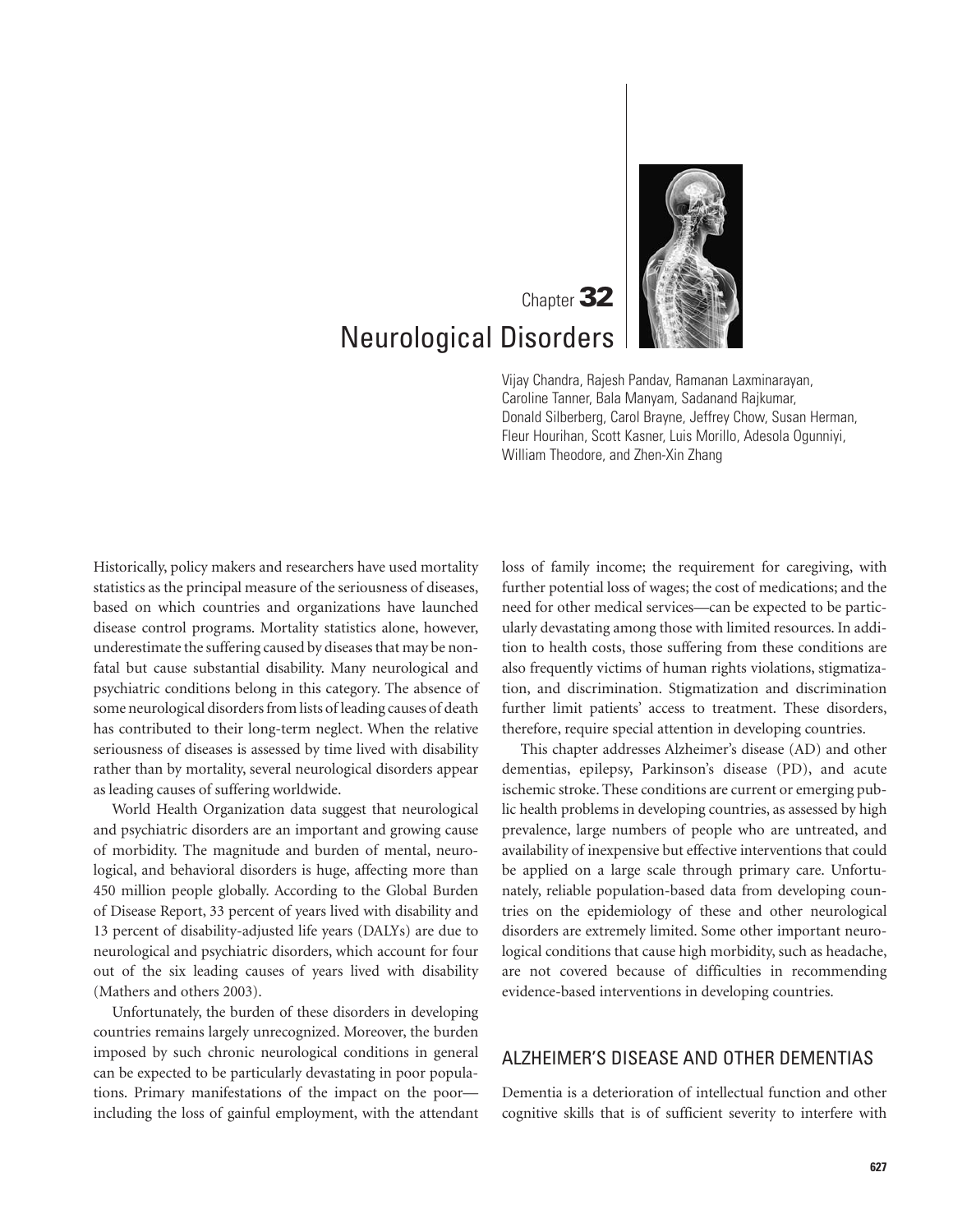social or occupational functioning. Of the many diseases that lead to dementia, AD is the most common cause worldwide among people age 65 and older, followed by vascular dementia, mixed dementia consisting of AD plus vascular dementia, and dementia caused by general medical conditions. Although distinguishing AD from other causes of dementia is important, particularly for treatment with acetylcholinesterase inhibitors, the burden from all causes of dementia is similar. Although the discussion in this chapter deals mostly with AD, the role of treatable dementias in developing countries is important as it can reduce the burden of caring in families.

#### **Prevalence and Incidence Rate**

More than 100 prevalence studies of AD and other dementias have been reported throughout the world. The prevalence of dementia has generally been found to double with every fiveyear increase in age, from 3 percent at age 70 to 20 to 30 percent at age 85 (Henderson and Jorm 2000). Studies in developing countries have shown a prevalence of dementia ranging from 0.84 to 3.50 percent (Chandra and others 1998; Hendrie and others 1995; Rajkumar, Kumar, and Thara 1997). Several studies have reported the incidence rate of AD and other dementias in Europe and the United States (Jorm and Jolley 1998). Compared with incidence rates in developed countries, very low age-specific incidence rates of AD and other dementias have been reported from developing countries (Chandra and others 2001; Hendrie and others 2001).

A comparison of data from developed and developing countries raises several important questions. The reported differences in the prevalence of AD and other dementias across countries could be due partly to methodological differences or could be due to genuine differences caused by variations in diet, education, life expectancy, sociocultural factors, and other risk factors. The low incidence reported from Ballabgarh, India, and Ibadan, Nigeria, raises the possibility of environmental factors or gene-environment interactions in the causation of AD. At the same time, multi-infarct dementia is more common than primary degenerative dementia in China (Li and others 1991), which also suggests variation in risk factors across countries.

#### **Risk and Protective Factors and Survivorship**

Three separate genes (APP, PS1, and PS2) are linked to earlyonset, familial AD. Another gene (APO E4) is a risk factor for late-onset, nonfamilial cases (Henderson and Jorm 2000). Other genes have been implicated but not confirmed in large studies. Other risk factors reported in the literature include increasing age, positive family history of dementia, female gender (but this factor is controversial), lower level of education, several medical conditions, and exposure to such environmental factors as organic solvents and aluminum (Henderson and Jorm 2000).

Protective factors reported in the literature include a higher level of education, a specific gene (APO E2), the intake of antioxidants, and the use of some anti-inflammatory medications (Henderson and Jorm 2000). The use of estrogen supplements for women was believed to be a protective factor for AD (Henderson 1997), but a recent study of women taking a combination of estrogen and progesterone showed that these women had twice the risk of developing dementia than women taking a placebo (Shumaker and others 2003).

Studies from developed countries have reported median survival after the onset of dementia symptoms ranging from 5.0 years to 9.3 years (Walsh, Welch, and Larson 1990). In developing countries, the reported median survival was 3.3 years for all demented subjects and 2.7 years for those with AD (Chandra and others 1998).

## **Burden of Disease**

Burden of disease estimates of AD and other dementias include vascular dementia, unspecified dementias, and other unclassified degenerative diseases of the nervous system. Mathers and others (2003) estimate DALYs for all dementias as 17,108,000, with the burden being almost twice as much for females (11,016,000) as for males (6,092,000). Because dementia is a disease of older ages, the burden from dementia is generally greater in high-income countries, where life expectancy is higher, diagnosis is better, and better treatment leads to increased longevity. Note, however, the relatively high burden in East Asia and the Pacific and South Asia relative to their level of economic development (table 32.1).

The bulk of care for those with dementia in developing countries is provided by the family at home, where the main caregivers are spouses (36 percent) and children (42 percent) (Prince 2000). Women in both developed and developing countries are usually the main caregivers (Prince 2000). Studies in developed countries indicate that caregivers' psychological well-being is a key factor in patients' admission to nursing or residential care (Levin, Moriarty, and Gorbach 1994).

In estimating the overall costs of care for dementia, one must emphasize the value of reducing the burden on caregivers. Caregiving can result in social isolation, psychological stress, and high rates of depression (Buck and others 1997). However, the methodology for estimating the costs of informal care needs to be standardized.

#### **Interventions**

As of now, there is no cure for AD, but some measures can provide symptomatic relief to patients and caregivers.

**Population-Based Interventions.** No firm evidence indicates that any form of population-based intervention can prevent AD or that the progression of cognitive decline in old age can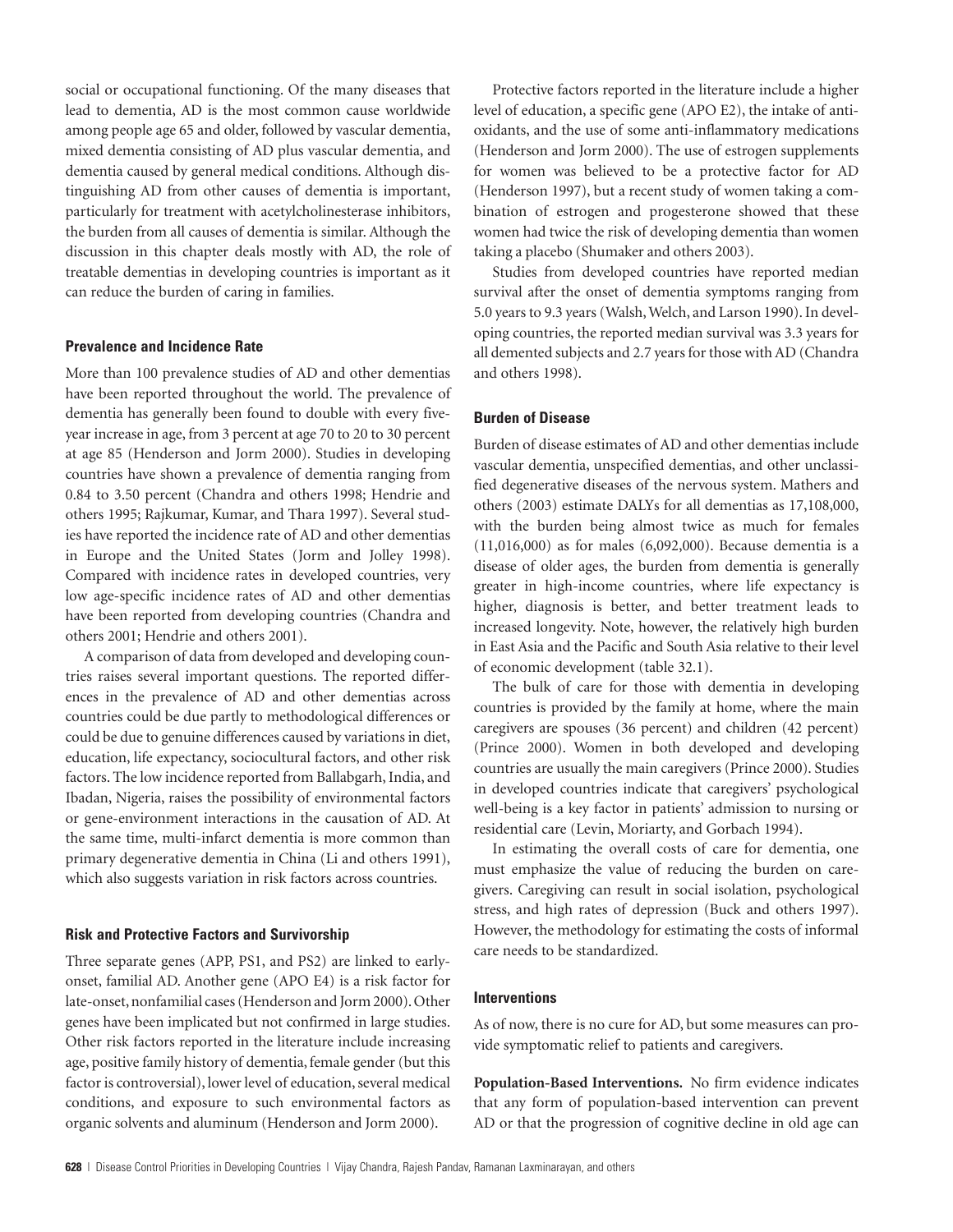|             | Table 32.1 Disability-Adjusted Life Years by Cause and Region, 2001 |  |  |
|-------------|---------------------------------------------------------------------|--|--|
| (thousands) |                                                                     |  |  |

|                            |                   | <b>Global total</b> |                | <b>East Asia and</b> | <b>Europe and</b>   | <b>Latin America</b><br>and the | <b>Middle East</b><br>and |                   | Sub-<br><b>Saharan</b> | High-<br>income |
|----------------------------|-------------------|---------------------|----------------|----------------------|---------------------|---------------------------------|---------------------------|-------------------|------------------------|-----------------|
| <b>Condition</b>           | <b>Both sexes</b> | <b>Males</b>        | <b>Females</b> | the Pacific          | <b>Central Asia</b> | <b>Caribbean</b>                | <b>North Africa</b>       | <b>South Asia</b> | <b>Africa</b>          | countries       |
| AD and other<br>dementias  | 17.108            | 6,092               | 11,016         | 4,110                | 1,612               | 1,215                           | 292                       | ,955              | 450                    | 7,468           |
| Epilepsy                   | 6.223             | 3,301               | 2,922          | ,303                 | 354                 | 737                             | 248                       | 1.741             | 1.373                  | 464             |
| <b>PD</b>                  | 2.325             | 1.124               | .202           | 435                  | 228                 | 90                              | 81                        | 303               | 100                    | ,086            |
| Cerebrovascular<br>disease | 72.024            | 35.482              | 36.542         | 25,832               | 12.616              | 3,936                           | .948                      | 13.184            | 5.125                  | 9,354           |

*Source:* Mathers and others 2006.

be halted or reduced. However, growing inferential evidence suggests that reducing the risk of brain trauma in earlier life, for example, by mandating seat belt and crash helmet use, may help prevent dementia in later life (Gentleman, Graham and Roberts 1993).

**Personal Interventions.** There is a reduction in brain levels of the neurotransmitter acetylcholine in patients suffering from AD. Drugs that inhibit acetylcholinesterase, the enzyme responsible for metabolizing acetylcholine, cause an increase in brain acetylcholine. Evidence from randomized trials has confirmed that, for patients with mild to moderate AD, cognitive performance benefits, at least in the short term, from the use of acetylcholinesterase inhibitors (Foster and others 1996). Despite this benefit to patients, the practical benefits of treatment with acetylcholinesterase inhibitors are mainly attributable to the lowered caregiver burden. The benefits of using acetylcholinesterase inhibitors for other dementias have yet to be proven.

The behavioral and psychological symptoms of dementia are a major source of stress to family members providing care to patients. Training family caregivers in behavioral management techniques, including problem solving, memory training, and reality orientation, has been shown to reduce the level of agitation and anxiety in people with dementia (Brodaty and Gresham 1989; Haupt, Karger, and Janner 2000). Use of low doses of antipsychotic medications, which calm the patient and reduce symptoms such as aggression and wandering, have been shown to reduce caregiver stress, but these improvements have not been quantified (Melzer and others 2004).

Interventions that have specifically targeted stress and depression among caregivers and have shown positive results include caregiver training, counseling and support for caregivers, and cognitive and behavioral family interventions (Marriott and others 2000). Limitations to the implementation of such strategies include the need for training by specialists, which makes these strategies less suitable for developing countries. The challenge for developing countries is to develop culturally appropriate interventions that can be delivered within existing resources, such as supporting families in their role as caregivers.

Treating underlying disease and risk factors for cardiovascular disease can help prevent future cerebrovascular disease that could lead to multi-infarct dementia. Other conditions, such as hypothyroidism or vitamin  $B_{12}$  deficiency, which could lead to or aggravate dementia, are easily treatable, and the costs of treatment are much lower than the costs of dementia care.

In Western countries, the model of care for patients with moderate to severe dementia is based on skilled, long-term care in institutions. However, such long-term care institutions do not exist in developing countries, and if they were set up, they would be extremely expensive and beyond the reach of most patients and their families. Thus, the model of care in developing countries should be based on home care, along with providing training and support for family caregivers.

Interventions that should not be pursued include the use of multiple medications, which can be detrimental in older age groups, particularly unproven medications such as cerebral activators and neurotropic agents. In addition, in many developing countries, dementia is still equated with "madness," and patients are sometimes taken to traditional healers. Community education has a role to play in eliminating such practices.

# EPILEPSY

Epilepsy is a common brain disorder characterized by two or more unprovoked seizures. Seizures are discrete events caused by transient, hypersynchronous, abnormal neuronal activity. Seizures may occur in close temporal association with a variety of acute medical and neurological diseases, such as acute stroke, sepsis, or alcohol withdrawal. However, the vast majority of seizures have no immediate identifiable cause.

Epilepsy can be broadly divided into three categories: idiopathic epilepsy (for example primary generalized childhood-onset absence epilepsy), which is thought to have a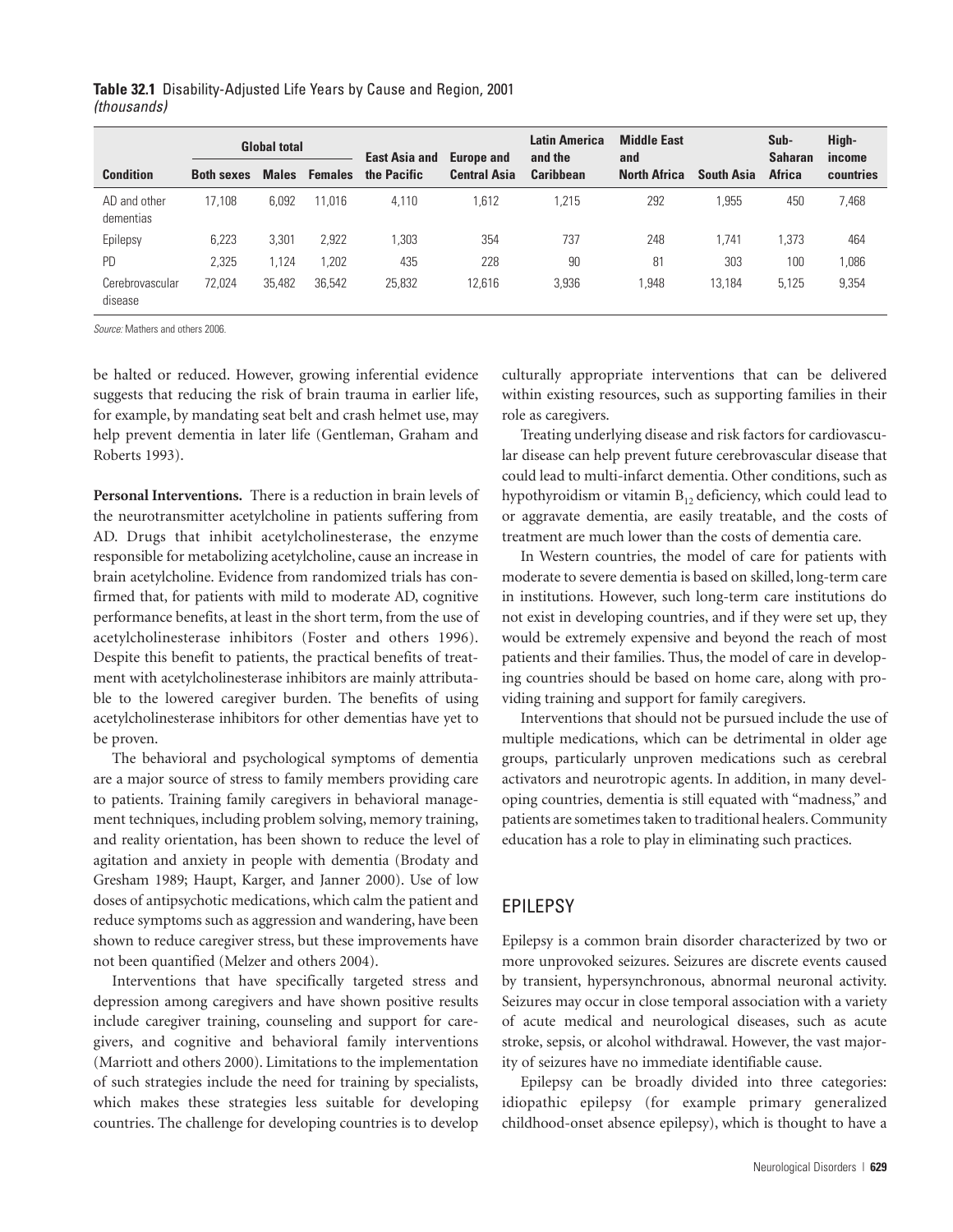genetic basis; secondary or symptomatic epilepsy, which is caused by a known central nervous system injury or disorder, such as infection, stroke, traumatic brain injury, or cerebral dysgenesis; and cryptogenic epilepsy, for which there is no clear evidence of an etiological factor. Idiopathic and cryptogenic cases represent approximately 70 percent of epilepsy cases; the remaining 30 percent are symptomatic (secondary).

#### **Prevalence, Incidence Rate, Remission, and Mortality**

The generally accepted estimate of the prevalence of active epilepsy globally is in the range of 5 to 8 per 1,000 population, but investigators from African and Latin American countries report at least double the prevalence reported elsewhere (Leonardi and Ustun 2002).

The incidence rate of epilepsy in developed countries is approximately 43 per 100,000 (Kotsopoulos and others 2002). In developing countries, the incidence rate of epilepsy is higher, with a median of 69 per 100,000 (Kotsopoulos and others 2002).

Based on follow-up of patients under treatment by general practitioners in the United Kingdom, Cockerell and others (1997) report that after nine years 86 percent of epilepsy patients had achieved a remission of three years, and 68 percent had achieved a remission of five years. Thus, data from developed countries suggest a good outcome of seizure control in most patients with treatment. In developing countries, although many people with new onset seizures do not receive treatment, some proportion of patients go into spontaneous remission even without treatment (Mani and others 1993). However, the actual remission rate in developing countries is yet to be documented in population-based studies.

The risk of premature death in people with epilepsy is two to three times higher than for the general population. In addition to sudden unexplained death, which occurs in up to 1 in 100 patients with severe refractory epilepsy, additional mortality results from accidents and suicide. However, the exact cause of the increased risk is not known in most cases.

#### **Risk Factors**

A reported risk factor for idiopathic (presumed genetic) epilepsy is family history of epilepsy. Reported risk factors for symptomatic epilepsy include prenatal or perinatal causes (obstetric complications, prematurity, low birthweight, neonatal asphyxia). Recent data suggest that the effect of obstetric complications or neonatal asphyxia may have been overemphasized. Prematurity, low birthweight, and neonatal seizures may be independent risk factors as well as markers of underlying disease. Other causes include traumatic brain injuries, central nervous system infections, cerebrovascular disease, brain tumors, and neurodegenerative diseases. Developmental

disabilities are not a risk factor for epilepsy in themselves, but they may be associated with seizure disorder (Casetta and others 2002; Leone and others 2002).

### **Treatment Gap**

Epilepsy affects about 50 million people worldwide, of whom approximately 80 percent live in developing countries (WHO 2000). The difference between the number of people with active epilepsy and the number who are being appropriately treated in a given population at a given point in time is known as the *treatment gap*. Meinardi and others (2001) estimate that 90 percent of people with epilepsy in developing countries are inadequately treated. Possible reasons for the high treatment gap include fear of stigmatization, cultural beliefs, lack of knowledge about the medical nature of epilepsy, illiteracy, economic issues, distance to health facilities, inadequate supply of antiepileptic drugs (AEDs), and lack of prioritization by health authorities (Wang and others 2003). Even in the developed world, patients who live in isolated rural regions or inner-city slums and those who are isolated from the majority because of cultural factors may suffer a treatment gap.

## **Faith Healers**

Many people with epilepsy seek treatment from faith healers, to whom they pay large sums in cash or in kind for treatment with no beneficial medical effects. Karaagac and others (1999) find that in Silivri, Turkey, 65 percent of 49 people with epilepsy had visited religious figures at the onset or during the course of the disease. A study from rural India revealed that 44 percent of children with epilepsy had sought help from traditional practitioners, whereas approximately 33 percent had received help from both qualified and traditional practitioners (Pal and others 2002). Native Americans still seek traditional healing ceremonies for epilepsy instead of—or in addition to—Western medicine.

#### **Patient Compliance**

In a study in rural Thailand, only 57 percent of people with epilepsy were 100 percent compliant with treatment, possibly because of misunderstanding of the instructions (48 percent), forgetfulness (16 percent), and economic limitations (13 percent) (Asawavichienjinda, Sitthi-Amorn, and Tanyanont 2003). To improve compliance in a rural African community, medical personnel visited the community every 6 months and provided a long-term supply of medications; this effort led to a substantial increase in compliance at 20 months (Kaiser and others 1998). In India, Desai and others (1998) demonstrate the dependency of compliance on access to free treatment. Inadequate communication between doctors and patients influences compliance negatively (Gopinath and others 2000).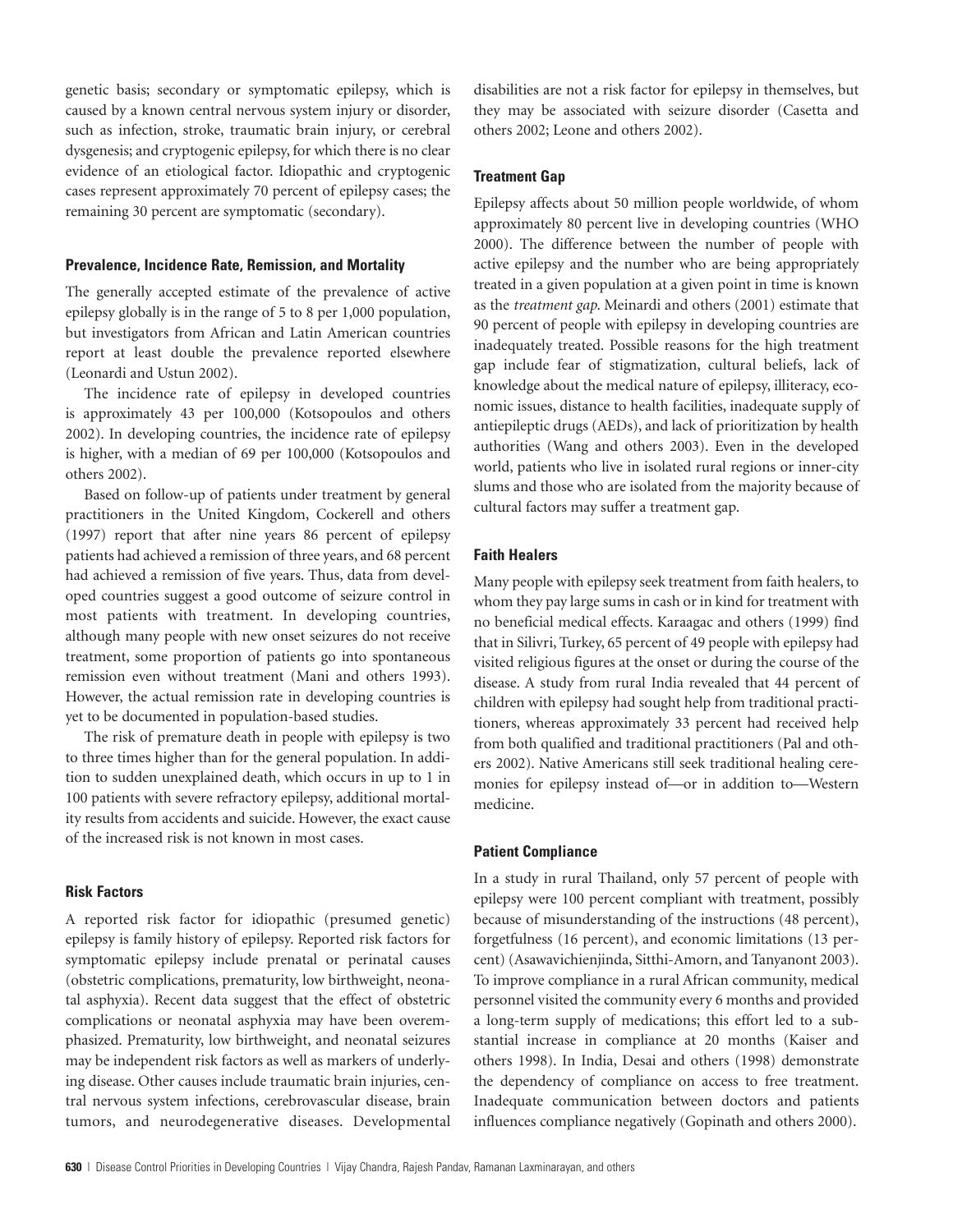#### **Burden of Disease**

The burden of disease (BOD) estimates for epilepsy include epilepsy and status epilepticus. Mathers and others (2003) estimate the DALYs for epilepsy as 6,223,000, with slightly higher rates for males (3,301,000) than for females (2,922,000). Many risk factors for epilepsy are linked with a lower level of economic development; thus, the burden is highest in South Asia followed by Sub-Saharan Africa (table 32.1). A notable observation is the reportedly low burden in the Middle East and North Africa, despite parts of that region being relatively underdeveloped. Epilepsy imposes a large economic burden on patients and their families. It also imposes a hidden burden associated with stigmatization and discrimination against patients and even their families in the community, workplace, school, and home. Social isolation, emotional distress, dependence on family, poor employment opportunities, and personal injury add to the suffering of people with epilepsy.

#### **Interventions**

Currently, there are no preventive measures for idiopathic or cryptogenic epilepsy; however, much can be done to prevent secondary seizures.

Population-Based Interventions. Public health policies, such as better perinatal care by well-trained birth attendants (particularly in rural areas) and strategies to control severe head injuries (for example, by means of laws requiring motorcyclists to wear helmets and prohibiting drunk driving), can modify risk factors for epilepsy and thereby reduce the incidence and prevalence of epilepsy. Policies to control neurocysticercosis (for instance, building latrines in rural areas) can serve to prevent such infections. Mass deworming for neurocysticercosis has not been shown to be effective in the long term (Pal, Carpio, and Sander 2000) but was effective in a campaign in Ecuador (M. Cruz, personal communication, 2004).

Estimates indicate that 70 to 80 percent of people in developing countries live in rural and remote areas and have no easy access to skilled medical care. Strategies that involve training community-based health care providers who practice in these communities to identify and manage patients with epilepsy should be considered.

Policies are needed to ensure the continuous availability of cheap and efficacious medications, such as phenobarbital, to all epilepsy patients. Campaigns to educate communities about the medical nature of epilepsy and to dispel myths and misconceptions about epilepsy could reduce stigma against epilepsy and thereby encourage patients to seek medical treatment.

**Personal Interventions.** Researchers, primarily in highincome countries, have tested (a) the efficacy of both older AEDs (such as phenobarbital, phenytoin, carbamazepine, and valproic acid) and newer AEDs (such as lamotrigine, oxcarbazepine, and topiramate) in controlling seizure frequency and (b) the safety of these AEDs when prescribed alone or in combination. Some, but not all, of the new AEDs may be better tolerated in monotherapy and have fewer long-term adverse effects than older AEDs. However, no study has shown any difference in efficacy between the older and newer medications (Aldenkamp, De Krom, and Reijs 2003). Newer medications are more expensive and, for people in most developing countries, are practically impossible to access. In some low-income countries, however, even older AEDs are not available, and when they are, their supply is irregular.

Newer AEDs are generally recommended as add-on or adjunctive drugs for better seizure control in patients with refractory epilepsy already on AEDs. The first AED will render approximately 50 percent of patients seizure free. Approximately 20 to 40 percent of patients who do not respond to the first AED will respond to the introduction of a second AED, with a greater than 50 percent decrease in seizure frequency (Schapel and others 1993).

The Global Campaign against Epilepsy, which is jointly sponsored by the World Health Organization, International League against Epilepsy, and International Bureau for Epilepsy, advocates using phenobarbital to close the high treatment gap in low-income countries. As a first step, all patients with epilepsy should be given phenobarbital, so that the majority of patients responsive to phenobarbital will be appropriately treated. In resource-poor countries, phenobarbital can be provided for as little as US\$5 to US\$10 per year. Phenobarbital has extremely low abuse potential. Its side effects predominantly sedation, possible mild cognitive impairment, and depression—have limited its use in industrial countries. In developing countries, however, side effects are less important than uncontrolled seizures, and they can be diminished by using the lowest possible effective doses. Thus, phenobarbital is the drug of choice for large-scale, community-based programs, particularly in rural and remote areas of developing countries.

In recent years, some centers in both developed and developing countries have been performing surgery on cases of *refractory epilepsy,* that is, on patients who do not respond to any AEDs. Before centers can undertake such surgery, however, they must have the requisite expertise, facilities, and equipment, including a skilled neurosurgeon. Proper selection of patients—for example, those with mesial temporal pathology on MRI—is extremely important. A meta-analysis of studies of people who underwent epilepsy surgery in developed countries shows that 58 percent are seizure free and 10 to 15 percent have reduced seizure frequency (Engel and others 2003). After surgery, even if patients are seizure free, medication should be continued for one to two years (Engel and others 2003).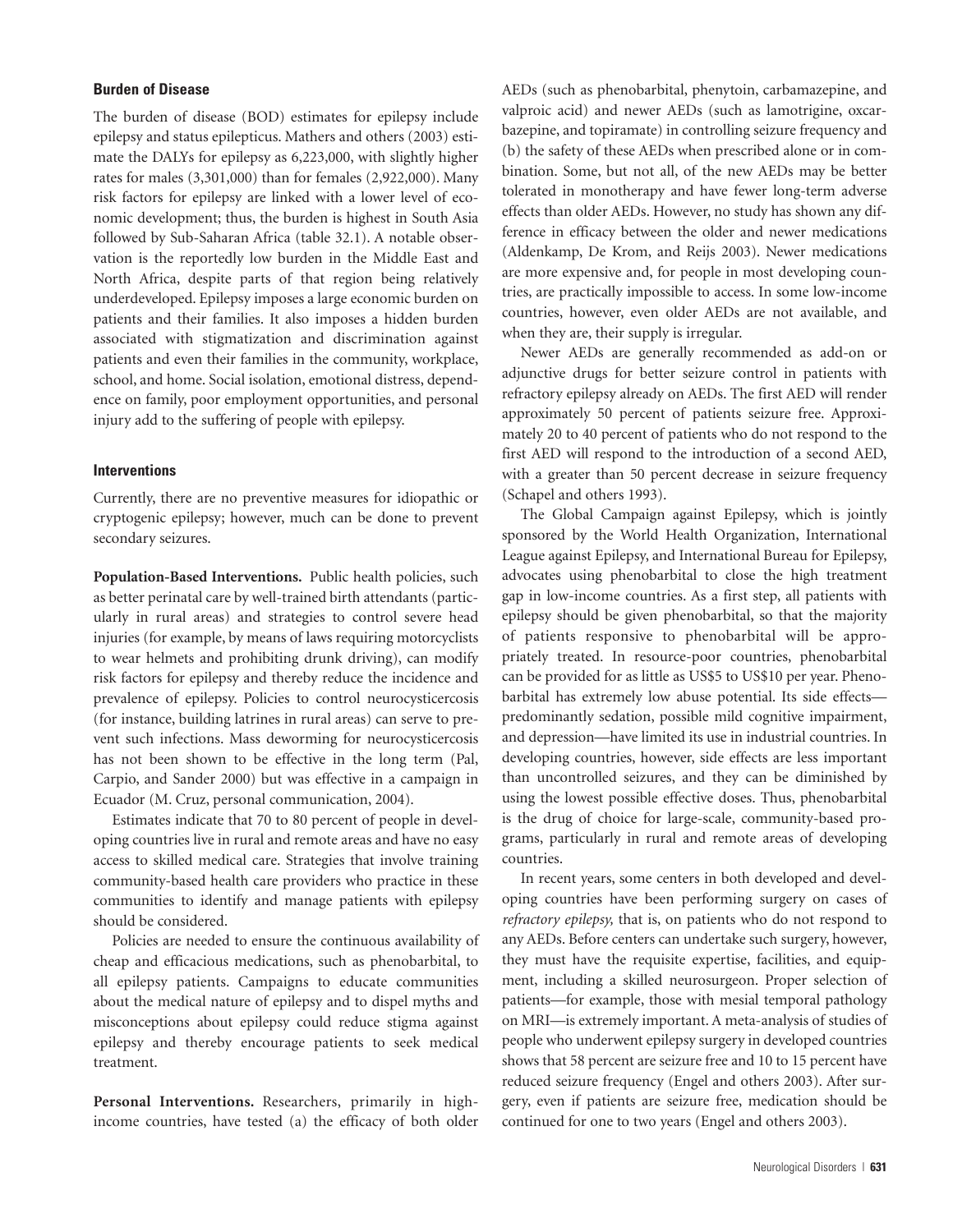# PARKINSON'S DISEASE

PD is characterized by bradykinesia, resting tremor, cogwheel rigidity, postural reflex impairment, progressive course, and good response to dopaminergic therapy. Other distinct forms of parkinsonism include relatively rare genetic forms and the less common neurodegenerations with multiple system involvement or significant striatal lesions (for example, progressive supranuclear palsy or multiple system atrophy). Parkinsonism secondary to external causes, such as manganese poisoning or carbon monoxide poisoning, although now rare, is referred to as secondary parkinsonism. Because the burden of these diseases to the patient is similar to or greater than that for PD and there is no evidence for addressing these disorders separately, they will not be distinguished here.

#### **Prevalence, Incidence Rate, and Mortality**

Prevalence estimates vary widely across populations (Tanner and Goldman 1996; Zhang and Roman 1993). Recent reports, contrary to previous reports, suggest that the prevalence in developing and developed countries may be similar (Marras and Tanner 2002). Few incidence studies have been performed, and none in developing countries. Van Den Eeden and others (2003) report the incidence rate of PD in the United States as approximately 13 per 100,000 person-years. Men are affected more commonly than women (Tanner and Goldman 1996). Lower PD incidence in African Americans—and by extension Africans—has been suggested but is controversial (Van Den Eeden and others 2003). Most mortality estimates available for developed countries show about a twofold overall increased mortality, independent of age, in those with PD (Berger and others 2000).

## **Causes and Risk Factors**

The cause of PD is unknown. A specific environmental risk factor has not been identified. Pure genetic forms account for 10 to 15 percent of cases or fewer. Increasing age and male gender are risk factors worldwide (Marras and Tanner 2002). Exposure to toxins, head trauma, frequent infections, diets high in animal fat, and midlife adiposity have been reported to increase PD risk, but none do so consistently (Tanner and Goldman 1996). The most consistent association is an inverse association with cigarette smoking and caffeine consumption, suggesting a protective effect (Ascherio and others 2001).

## **Burden of Disease**

The BOD estimates for PD include Parkinson's disease and secondary parkinsonism. Mathers and others (2003) estimate the DALYs for PD as 2,325,000, with the burden being slightly higher in females (1,202,000) than males (1,124,000). Though male gender is a risk factor for PD, the higher burden in females may reflect their longer life span. As PD is a disease of older ages, the burden from PD is generally higher in high-income countries, where life expectancy is higher, diagnosis is better, and better treatment leads to increased longevity. However, the burden is high in East Asia and the Pacific and South Asia relative to that in other regions (table 32.1).

The economic burden of PD includes direct costs, such as for medication, physicians, hospitals, and chronic care facilities. Estimated indirect costs resulting from the loss of labor of both patients and caregivers typically exceed direct costs. The quality of life of both patients and caregivers is adversely affected.

## **Interventions**

Treatment of PD is based on symptomatic relief, except for preventing secondary parkinsonism caused by neurotoxins.

**Population-Based Interventions.** No determinants of PD amenable to population-based interventions have been identified.

**Personal Interventions.** Specific curative or neuroprotective treatments for PD have not been established. Interventions are primarily directed at palliation of symptoms and include pharmaceuticals, surgery, physical therapy, and—in some countries—traditional medicines.

Levo-dopa (l-dopa), l-dopa/decarboxylase inhibitor is the most widely used therapy for PD. It provides partial relief of all PD symptoms. Despite its benefits, chronic side effects after long-term use can cause significant morbidity.

Researchers in developing countries have studied the use of traditional medicines for PD. Clinical trials have shown that the seeds of *Mucuna pruriens,* which contain l-dopa, are a safe and effective treatment for PD (Parkinson's Disease Group 1995), and in animal studies, they are two to three times more effective than synthetic l-dopa dose per dose (Hussain and Manyam 1997). This substance is available in ayurvedic formulations in India at a much lower cost than that of synthetic antiparkinsonian drugs. Another traditional medicine is derived from *Banisteriopsis caapi,* which tribal societies of the Amazonian jungle use to make a potent hallucinogenic brew. It reportedly showed dramatic positive effects on rigidity and akinesia in 15 patients with postencephalitic parkinsonism (Lewin and Schuster 1929). A third traditional option is tai chi, a basic exercise in traditional Chinese medicine that may help with some of the motor deficits of PD.

Surgical treatment for PD by deep brain stimulation is generally recommended to address the loss of efficacy of dopaminergic drugs. For most patients, it is not effective independent of drugs. Although a few will have dramatic improvement and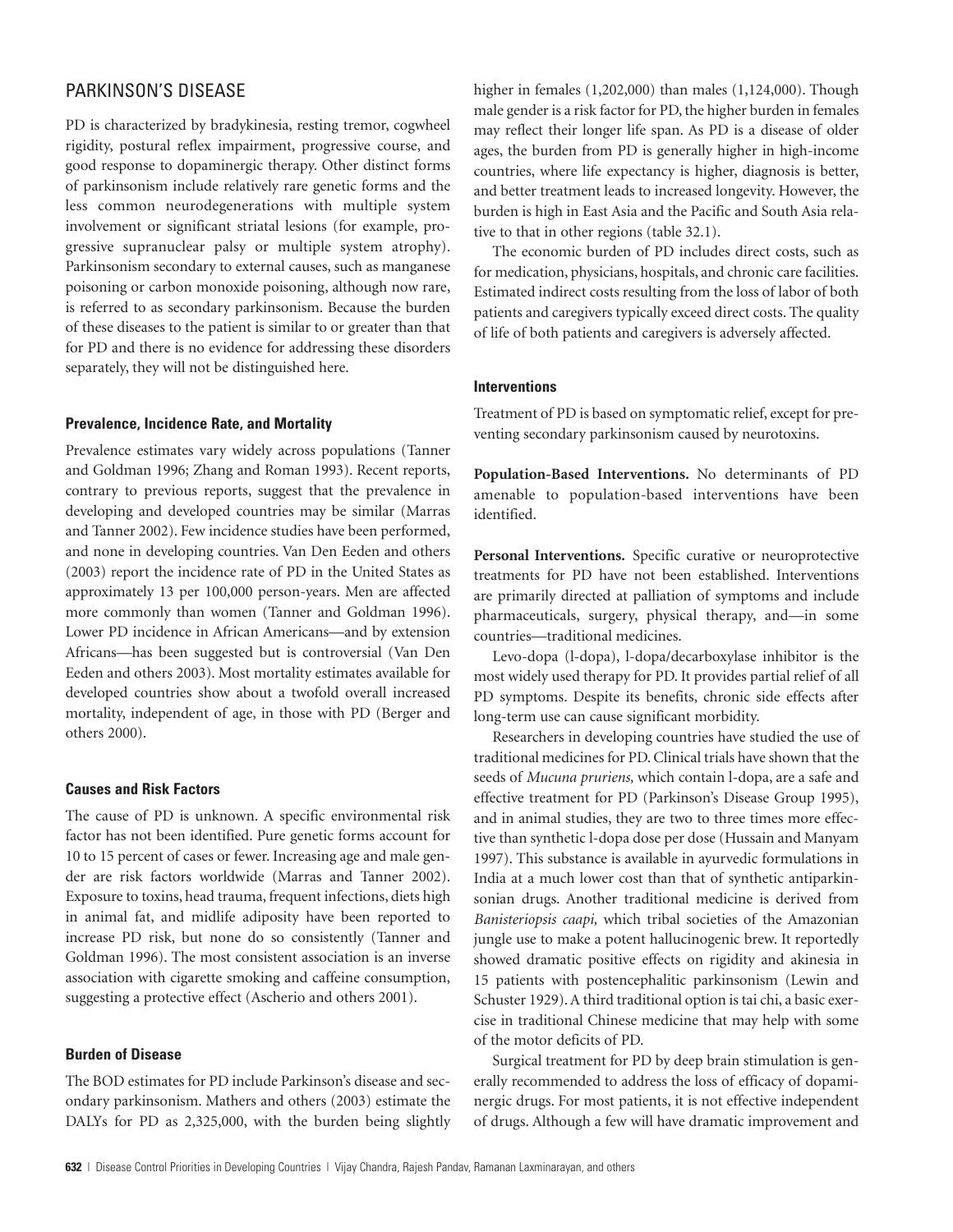may be able to reduce or stop drugs, this effect is generally temporary. Criteria for selection of patients for deep brain stimulation include those with advanced disease who are responsive to l-dopa, not demented, and in good general health. Additional considerations are the high cost of the equipment, the need for trained personnel to program the device, and—in most cases—the need for several visits to a medical center to program the stimulator correctly, with periodic returns to adjust the settings.

# **STROKE**

Stroke, also known as *cerebrovascular accident* or *brain attack,* is a syndrome caused by an interruption in the flow of blood to part of the brain caused either by occlusion of a blood vessel (*ischemic stroke*) or rupture of a blood vessel (*hemorrhagic stroke*). The interruption in blood flow deprives the brain of nutrients and oxygen, resulting in injury to cells in the affected vascular territory of the brain. The occlusion of a blood vessel can sometimes be temporary and present as a reversible neurological deficit, which is termed a *transient ischemic attack*. Even though stroke is a clinical diagnosis, brain imaging is required to distinguish ischemic stroke from hemorrhagic stroke. When imaging is unavailable, clinical scores can be useful to identify patients with intracerebral hemorrhage (Allen 1983; Poungvarin, Viriyavejakul, and Komontri 1991).

## **Frequency of Types of Strokes, Prevalence, Incidence Rate, Mortality, and Disability after Stroke**

In most parts of the world, about 70 percent of strokes are due to ischemia, 27 percent are due to hemorrhage, and 3 percent are of unknown cause (Gunatilake, Jayasekera, and Premawardene 2001). Approximately 25 percent of all ischemic strokes are due to cardioembolic causes, with the proportion being higher among younger individuals. In some parts of the world—for instance, China and Japan—hemorrhagic strokes account for a greater proportion of all strokes, ranging from 17.1 to 39.4 percent in China (Zhang and others 2003) to 38.7 percent in Japan (Fukiyama and others 2000).

Comparable data do not exist for all parts of the world. Most morbidity data from Southeast Asian countries, for example, are hospital based and are, thus, likely to be underestimates, because many stroke patients die before they are brought to the hospital. Mortality data are also likely to be underestimates, because verifying the cause of death is usually difficult.

In India, the prevalence of stroke has been estimated at 203 per 100,000 population older than 20 (Anand and others 2001). The male-to-female ratio was one to seven. In Taiwan, China, the crude point prevalence was 592 per 100,000 (Huang, Chiang, and Lee 1997).

He and others (1995) report the age-adjusted stroke incidence of 117 per 100,000 population in China. The annual incidence of stroke in China is reported to have increased in both men and women, with an average annual percentage change of 4.5 and 4.2 percent, respectively (Wang, Zhao, and Wu 2001). In Japan, the age-adjusted annual incidence of stroke was 105 per 100,000 (Fukiyama and others 2000). Wide variation within these countries and a high risk of death after the first stroke in the first year in Japan have been reported. Investigators believe that those observations are due to variations in the prevalence of hypertension and the consequent larger proportion of hemorrhagic stroke (Kiyohara and others 2003).

Walker and others (2000) report the yearly age-adjusted mortality rate per 100,000 for age group 15 to 64 ranged from 35 to 65 in men and 27 to 88 in women in Tanzania. When compared with the rates in England and Wales—11 for men and 9 for women—these rates are extremely high. The authors postulate that the high rates in Tanzania are due to untreated hypertension. Many developed countries have experienced a steep decline in stroke mortality in recent decades, but the rate of decline has fallen substantially in recent years (Liu, Ikeda, and Yamori 2001; Sarti and others 2000). Mortality from stroke has increased in some Eastern European countries (Sarti and others 2000).

Approximately 15 percent of patients die shortly after a stroke. Of the remaining 85 percent, approximately 10 percent recover almost completely, and 25 percent recover with minor impairments (National Stroke Association 2002). Thus, approximately 40 percent experience moderate to severe impairments that require special rehabilitative care. About 10 percent will require care in a nursing home or other longterm facility.

## **Risk Factors**

Risk factors for stroke in general are similar to those for cardiovascular disease. Moreover, risk factors for first stroke and recurrence of stroke are also similar if they remain uncontrolled after the first attack (see chapter 33).

Increasing age, particularly after 55, is one of the most important risk factors for stroke (Thorvaldsen and others 1995). Although stroke is more prevalent among men, strokerelated fatality rates are higher among women (Goldstein and others 2001). Hypertension is the most important modifiable determinant of both first and recurrent stroke (Eastern Stroke and Coronary Heart Disease Collaborative Research Group 1998). The association between blood pressure and stroke in East Asian populations seems stronger than in Western populations (Eastern Stroke and Coronary Heart Disease Collaborative Research Group 1998). Other risk factors include smoking, environmental exposure to tobacco smoke, dyslipidemia, atrial fibrillation, diabetes and impaired glucose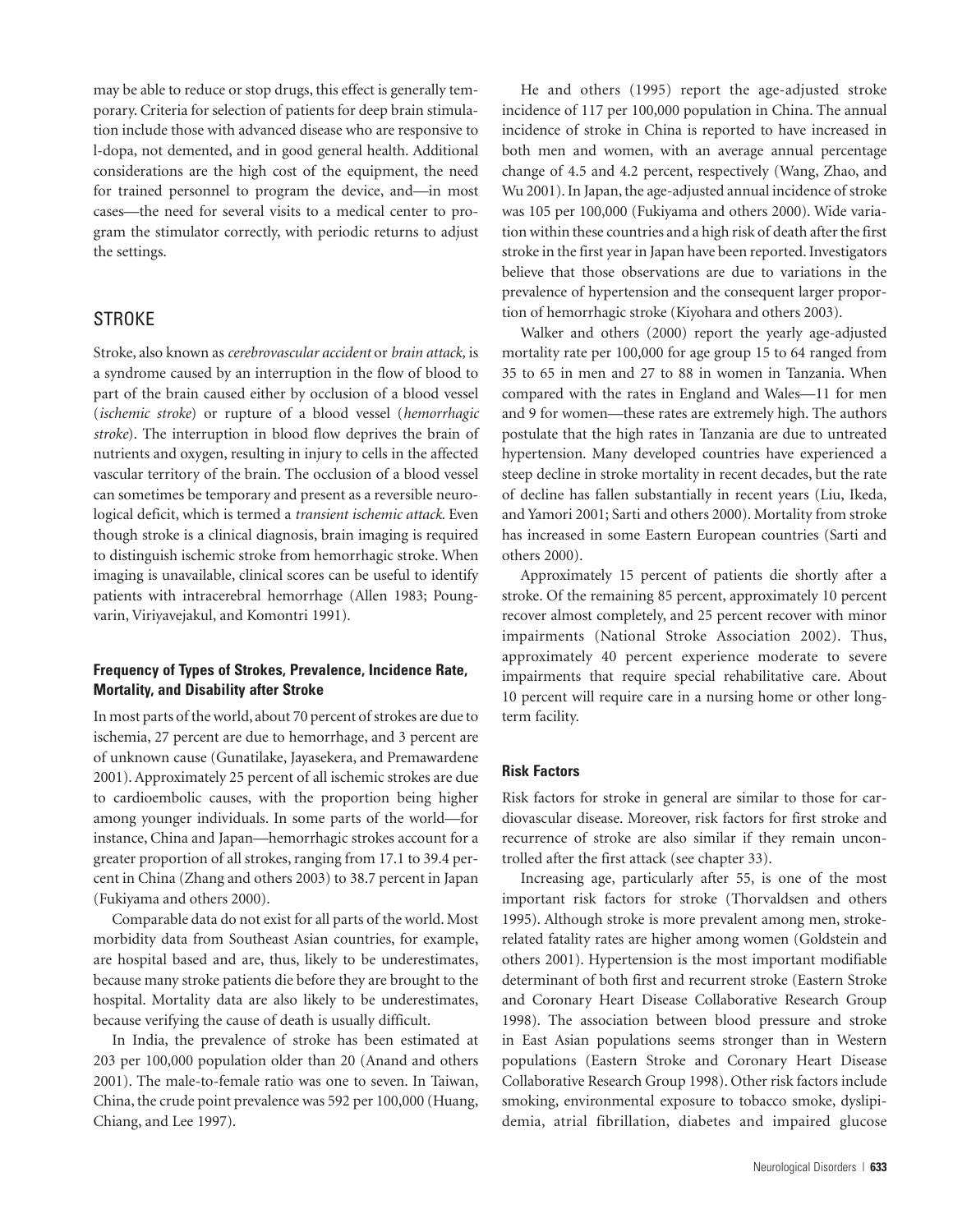tolerance, generalized and abdominal obesity, physical inactivity, excess alcohol consumption, increased homocysteine levels, drug abuse, hemostatic factors, and existing cerebrovascular disease (Goldstein and others 2001).

In developing countries, rheumatic heart disease leading to embolic stroke is also a major cause. This risk factor is declining in importance with the control of rheumatic fever. Dehydration in postpartum women can lead to a stroke, particularly in remote areas where deliveries are conducted at home.

## **Burden of Disease**

The BOD estimates for stroke include subarachnoid hemorrhage, intracerebral hemorrhage, cerebral infarction, and sequelae of cerebrovascular disease. Mathers and others (2003) estimate the DALYs for cerebrovascular disease as 72,024,000, with the burden being almost similar for females (36,542,000) and males (35,482,000). The burden is highest in East Asia and the Pacific, followed by South Asia and by Europe and Central Asia (table 32.1). The burden in Sub-Saharan Africa is higher than in the Middle East and North Africa, which may suggest an etiology for stroke other than atherosclerotic disease.

Health experts anticipate that the number of stroke cases will increase, particularly in developing countries, because of aging populations and increased exposure to major risk factors. Corresponding to this increase in the number of stroke cases will be an increase in the number of people with disabilities surviving after stroke.

## **Interventions**

Several intervention strategies are available for stroke, but only a few can be applied in developing countries.

Population-Based Interventions. Public health policies to address risk factors for stroke include tobacco and alcohol control, laws to provide labels showing the fat content of foods, and public education about the harm caused by high-fat foods. Public health programs to control rheumatic fever will reduce rheumatic heart disease and the subsequent risk of embolic strokes. Better training of birth attendants will reduce the risk of peripartum hemorrhage, which leads to puerperal strokes.

**Personal Interventions.** Modification of adverse lifestyle and major risk factors such as hypertension, diabetes, high lipid levels, smoking, and alcohol abuse is beneficial both for primary prevention and recurrence of stroke. Some evidence indicates that the decline in the incidence of stroke observed in many countries is due to better management of hypertension (MacWalter and Shirley 2002). Special consideration should be given to the profile of risk factors in developing countries,

which include not only recognized risk factors in developed countries but also locally relevant risk factors, such as rheumatic heart disease and puerperal stroke.

Treatment strategies for acute ischemic stroke include the following:

- *General management.* Overall medical care of patients with an acute stroke is important. Attention to complications such as bronchoaspiration, fluid and electrolyte imbalance, and control of blood sugar, as well as prevention of deep vein thrombosis, is crucial. Experience in developed countries suggests that specialized stroke units provide the best care for acute stroke patients (Smaha 2004), but in developing countries, particularly in rural areas, where hospital beds are scarce and most patients are attended by general physicians, such units are impractical.
- *Platelet antiaggregants.* Aspirin can prevent early stroke recurrence if given during the acute phase of stroke (within 48 hours) (Chinese Acute Stroke Trial Collaborative Group 1997; International Stroke Trial Collaborative Group 1997). The adverse effects of aspirin (cerebral hemorrhage and gastrointestinal complications) appear to be dose related, and most agree that using a low dose of aspirin is prudent (Antithrombotic Trialists' Collaboration 2002). Since aspirin can aggravate a hemorrhagic stroke, simple guidelines for the use of platelet antiaggregants should be developed and could be based on scales such as the Siriraj score to rule out hemorrhage (Poungvarin, Viriyavejakul, and Komontri 1991).
- *Thrombolytic therapy.* Tissue plasminogen activator and recombinant tissue plasminogen activator (rt-PA) can be used to halt a stroke by dissolving the blood clot that is blocking blood flow to the brain (National Institute of Neurological Disorders and Stroke rt-PA Stroke Study Group 1995). Thrombolytic therapy can increase bleeding and must be used only after careful patient screening, with a CT scan of the brain within three hours of stroke symptom onset, to exclude an intracranial bleed. It also requires appropriately trained physicians to administer the medication. These prerequisites for the administration of thrombolytic agents restrict its use to selected centers in developing countries.

Strategies for prevention of recurrence of stroke apply equally to individuals who have experienced a transient ischemic attack and to those who have experienced a complete stroke. These strategies include the following:

• *Platelet antiaggregants.* Aspirin therapy is effective in preventing recurrence of stroke, with low daily doses being at least as effective as higher daily doses (Antithrombotic Trialists' Collaboration 2002). When compared with aspirin,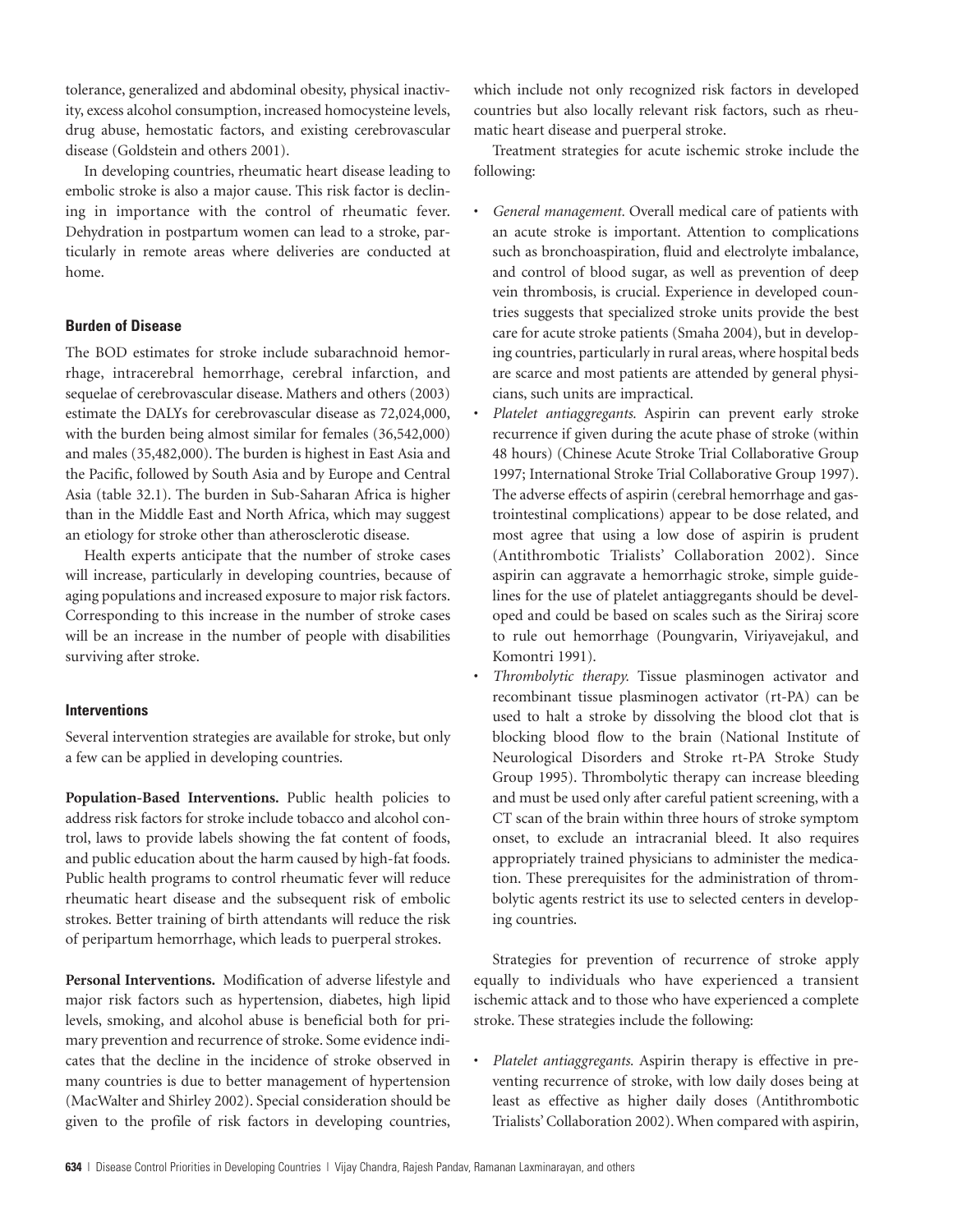clopidogrel has a slight benefit among those who have had a previous stroke, myocardial infarction, or symptomatic peripheral arterial disease. Clopidogrel is an effective and safe alternative for patients who do not tolerate aspirin. Although clopidogrel may be slightly more effective than aspirin, it is also more expensive. Antiplatelet combination therapy using agents with different mechanisms of action, such as the combination of extended release dipyridamole and aspirin, has been shown to reduce the risk of stroke over aspirin alone (Sacco, Sivenius, and Diener 2005). In contrast, combination therapy with aspirin and clopidogrel offers no advantage over aspirin alone and also increases the risk of hemorrhage (Diener and others 2004).

- *Anticoagulant therapy.*Anticoagulation with warfarin should be considered in stroke patients with atrial fibrillation, because of its clear efficacy in preventing embolic strokes, provided that patients are appropriately monitored (European Atrial Fibrillation Trial Study Group 1993; Mohr and others 2001). Anticoagulant therapy also reduces the risk of embolic stroke in patients with rheumatic heart disease. However, anticoagulation can be hazardous in developing countries because of the lack of monitoring facilities.
- *Surgical treatment.* In patients with symptomatic carotid disease with stenosis of 70 percent and in asymptomatic patients with high-grade stenosis, carotid endarterectomy has been shown to be more beneficial than medical care alone (Asymptomatic Carotid Atherosclerosis Study 1995; Asymptomatic Carotid Surgery Trial Collaborative Group 2004; North American Symptomatic Carotid Endarterectomy Trial Collaborators 1991). However, inappropriate selection of patients or high intraoperative complications could obviate such benefits. Carotid angioplasty has been suggested as an alternative to carotid endarterectomy in management of severe internal carotid artery disease, but its advantages and disadvantages have yet to be clearly established (Naylor, London, and Bell 1997). Carotid endarterectomy for stroke prevention is available at only a few centers in developing countries, which makes its widespread use impractical.

The goal of rehabilitation after a stroke is to enable individuals who have experienced a stroke to reach the highest feasible level of independence as soon as possible. Successful rehabilitation depends on the extent of brain damage, skill of the rehabilitation team, length of time before rehabilitation is started, and support provided by caregivers. Because each stroke patient has specific rehabilitation needs, customizing the rehabilitation program is important. Rehabilitation therapies include several complementary approaches:

• physical therapy, which helps stroke patients relearn simple motor activities, such as walking

- occupational therapy, which helps patients relearn everyday activities, such as eating and drinking
- speech therapy, which helps patients relearn language and speaking skills
- counseling, which can help alleviate some of the mental and emotional problems that result from stroke.

Comprehensive rehabilitation in a multidisciplinary stroke unit reduces deaths, disability, and the need for long-term institutional care (Smaha 2004), but such facilities are extremely limited in developing countries. Home-based rehabilitation services can prevent long-term deterioration in activities of daily living, although the absolute impact is relatively modest (Outpatient Service Trialists 2002). However, in developing countries, the vast majority of patients will be treated either at home by a general physician or in a small community hospital where no skilled rehabilitation therapist is available.

# COST-EFFECTIVENESS OF INTERVENTIONS IN DEVELOPING COUNTRIES

We determined incremental cost-effectiveness ratios (ICERs) for selected interventions for each condition by calculating total DALYs lost by a population because of the condition with and without treatment and then dividing the difference by the treatment cost. The disability weights used are presented in table 32.2. All analyses in this section followed the volume editors' standardized guidelines for economic analysis, regionspecific age structures, and underlying mortality rates. We converted nontradable inputs into U.S. dollars at the market exchange rate. We assumed that the costs of tradable inputs were internationally consistent, as were costs associated with surgical treatments. Table 32.3 presents the costs of drugs and medical services. No fixed costs were assumed; therefore, our results are not linked with the extent of treatment coverage.

| <b>Table 32.2</b> Disability Weights Used in ICER Analysis |  |  |  |  |  |
|------------------------------------------------------------|--|--|--|--|--|
|------------------------------------------------------------|--|--|--|--|--|

| Weight    | <b>AD and other</b><br>dementias | <b>Epilepsy</b> | <b>PD</b> | Acute<br>stroke | <b>Recurrent</b><br>stroke |
|-----------|----------------------------------|-----------------|-----------|-----------------|----------------------------|
| Untreated | በ 627                            | 0.15            | 0.392a    | $0.278^{b}$     | 0.556                      |
| Treated   | 0.627c                           | 0               | 0.316     | $0.235^{b}$     | n a <sup>d</sup>           |

*Source:* Mathers and others 2006*.*

 $n.a. = not applicable.$ 

a. Treatment for PD is assumed to be effective for a maximum of 10 years. We also assume that a patient reverts to the untreated disability weight after 10 years.

b. Disability is assumed to last a maximum of 10 years; then we assume the patient recovers fully. c. The patient is assumed to experience no benefit from treatment. Benefits are in the form of reduced caregiver hours.

d. Treatment does not change the disability weight following a recurrent stroke; only the likelihood of experiencing a second stroke is reduced.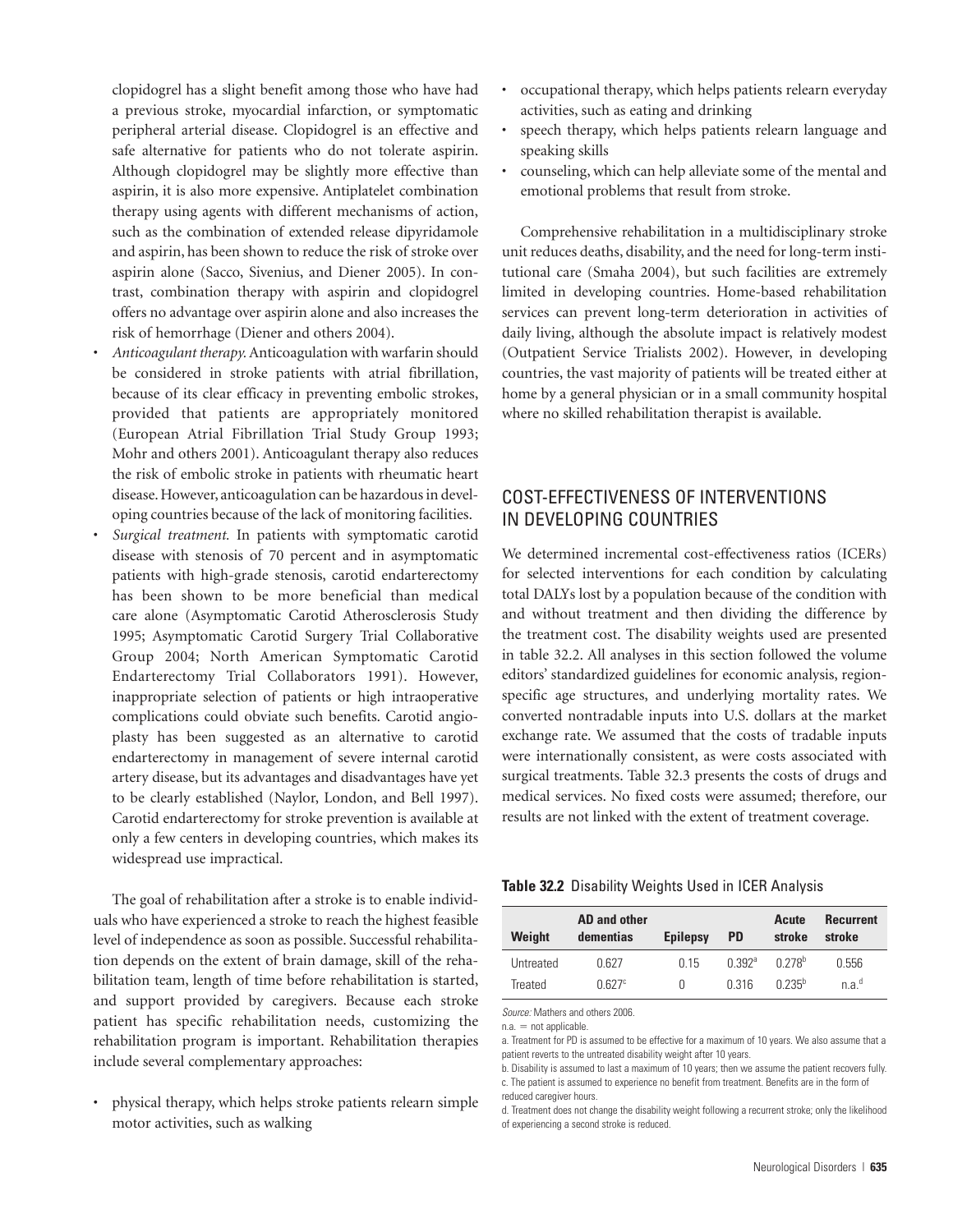|                                   | doctor in outpatient department<br>Visits to primary health care |                    | patient visits to see the worker<br>Primary health care worker<br>visits to patient in home or<br>in outpatient department |                    | outpatient department<br>Specialist care in |                    | Inpatient care                          |                   |                             |
|-----------------------------------|------------------------------------------------------------------|--------------------|----------------------------------------------------------------------------------------------------------------------------|--------------------|---------------------------------------------|--------------------|-----------------------------------------|-------------------|-----------------------------|
| Condition                         | Patients using the<br>serviceª (percent)                         | Visits per<br>year | Patients using the<br>service (percent)                                                                                    | Visits per<br>year | Patients using the<br>service (percent)     | Visits per<br>year | Patients using the<br>service (percent) | Length<br>of stay | Annual drug<br>costs (US\$) |
| AD and other dementias            |                                                                  |                    |                                                                                                                            |                    |                                             |                    |                                         |                   |                             |
| Acetylcholinesterase inhibitors   | 100                                                              | 4                  | 100                                                                                                                        | $\overline{c}$     | $\Xi$                                       | $\sim$             | 5                                       |                   | 638                         |
| Antipsychotics                    | 100                                                              | $\overline{2}$     | 100                                                                                                                        | $\overline{2}$     | 25                                          | 9                  | 5                                       | $\overline{ }$    | $\supseteq$                 |
| Epilepsy                          |                                                                  |                    |                                                                                                                            |                    |                                             |                    |                                         |                   |                             |
| Phenobarbital                     | 100                                                              | 2                  | 100                                                                                                                        | 6                  | $\supseteq$                                 | $\sim$             |                                         | S                 |                             |
| Lamotrigine <sup>b</sup>          | 100                                                              | $\sim$             | 100                                                                                                                        | 9                  | $\supseteq$                                 | $\sim$             |                                         | S                 | 144                         |
| Surgery                           | n.a.                                                             | n.a.               | $\overline{n}$ .                                                                                                           | n.a.               | n.a.                                        | $\overline{n}$ .   | n.a.                                    | n.a.              | 2,600°                      |
| PD                                |                                                                  |                    |                                                                                                                            |                    |                                             |                    |                                         |                   |                             |
| Levodopa/carbidopa                | 100                                                              | S                  | 100                                                                                                                        | 6                  | $\Xi$                                       | $\sim$             |                                         | 5                 | π                           |
| Ayurvedic preparations            | 100                                                              | 3                  | 100                                                                                                                        | 9                  | 100                                         | $\sim$             |                                         | G                 | $\overline{0}$              |
| Deep brain stimulation            | n.a.                                                             | n.a.               | $\overline{n}$ .                                                                                                           | n.a.               | n.a.                                        | n.a.               | n.a.                                    | n.a.              | 37,000                      |
| Stroke (acute attack)             |                                                                  |                    |                                                                                                                            |                    |                                             |                    |                                         |                   |                             |
| Aspirin                           | $\overline{n}$ .                                                 | n.a.               | 100                                                                                                                        |                    | 100                                         |                    | 100                                     | $\overline{4}$    | S                           |
| Heparin                           | n.a.                                                             | n.a.               | 100                                                                                                                        |                    | 100                                         |                    | 100                                     | $\overline{4}$    | 691                         |
| $rt-PA$                           | n.a.                                                             | n.a.               | 100                                                                                                                        |                    | 100                                         |                    |                                         | $\overline{ }$    | $1,77^{d}$                  |
| Stroke (prevention of recurrence) |                                                                  |                    |                                                                                                                            |                    |                                             |                    |                                         |                   |                             |
| Aspirin                           | 100                                                              | 4                  | $\Xi$                                                                                                                      | 6                  | 100                                         |                    | n.a.                                    | n.a.              | S                           |
| Dipyridamole and aspirin          | 100                                                              | 4                  | 100                                                                                                                        | 9                  | 100                                         |                    | n.a.                                    | n.a.              | 64                          |
| Carotid endarterectomy            | n.a.                                                             | n.a.               | $\overline{n}$ .                                                                                                           |                    |                                             |                    |                                         |                   | 6,216                       |

Source: Authors. *Source:* Authors.

 $n.a. = not applicable.$ not applicable.

a. Percentage of patients receiving the specified treatment.

b. Nondrug treatment costs for lamotrigine are not included in the cost-effectiveness analyses because they are accounted for in the phenobarbital treatment costs. Lamotrigine is taken in addition to phenobarbital.

c. Epilepsy surgery also requires screening at a cost of US\$600 per screened patient. Because only half of screened patients are eligible for surgery, the cost amounts to US\$1,200 per treated patient.

a. Percentage of patients receiving the specified treatment.<br>b. Nondrug treatment costs for lamotrigine are not included in the cost-effectiveness analyses because they are accounted for in the phenobarbital treatment cost d. This treatment requires testing for eligible patients. The costs of screening ineligible patients include all the same hocapiral and doctor costs as treatment, as well as 80 percent of the drug cost to account for the d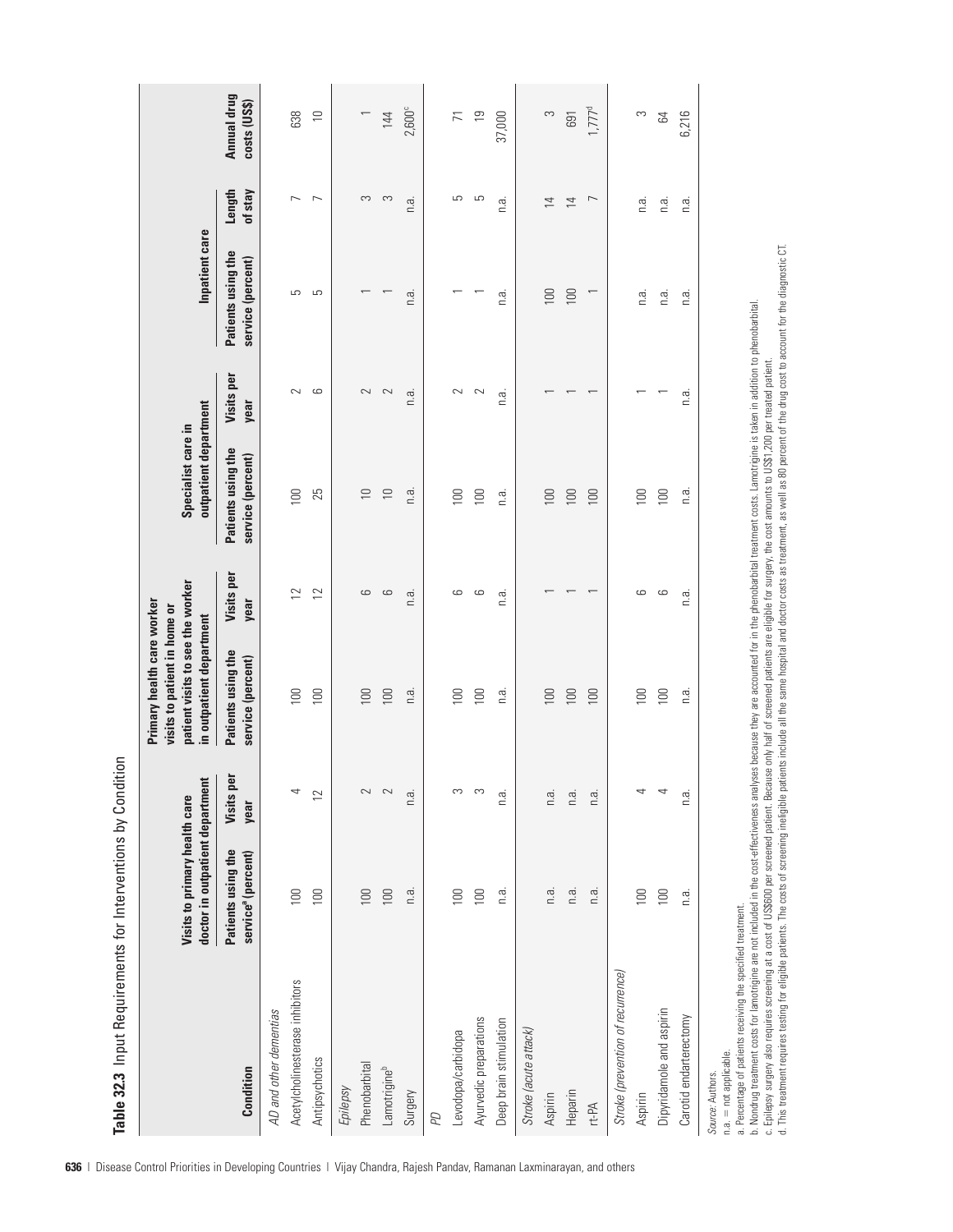#### **AD and Other Dementias**

We analyzed the use of acetylcholinesterase inhibitors in the treatment of AD on the basis of the following assumptions: first, only patients who were older than 60 at the time of onset were considered; second, the treatment has no long-term benefits—that is, it does not reduce patient disability and has no effect on mortality.

We computed the benefits of reduced caregiver hours on the basis of reports that the improvement in cognitive function in AD patients associated with treatment using acetylcholinesterase inhibitors was a 1.2 point change in the global assessment scale for cognitive function, as measured by the Mini Mental State Examination. A 1 point improvement in the score was associated with a 0.56 hour per day reduction in caregiver hours, or roughly 205 hours per year (Marin and others 2003).

The cost of using acetylcholinesterase inhibitors per hour of caregiver time saved averaged US\$13 across low- and middleincome countries (LMICs) and was at least US\$11 in specific regions (the regions are the same as those in table 32.1). This amount is substantially more than the wage rate in these regions, which would generally not exceed US\$1 to US\$1.50 per hour, even for hired caregivers specifically trained to care for AD patients. We, therefore, conclude that the use of acetylcholinesterase inhibitors in developing countries is not efficient from an economic perspective. Calculating the cost per DALY averted for acetylcholinesterase inhibitors would not be meaningful, because we assume no benefit to the patient. Finally, the use of acetylcholinesterase inhibitors is uncommon in developing countries; therefore, reducing its use is not an important concern.

#### **Epilepsy**

We analyzed the cost-effectiveness of phenobarbital in the treatment of epilepsy, and the results are shown in table 32.4. We assumed that phenobarbital was provided to all patients. The cost of using phenobarbital per DALY gained in LMICs was US\$89. Table 32.4 shows that the benefits of phenobarbital are large relative to its cost.

We did not look at other AEDs, such as phenytoin or carbamazepine, because the costs of those medications are much greater than that of phenobarbital, but their effectiveness is essentially the same (Aldenkamp, De Krom, and Reijs 2003). Although their use may be justified for specific medical reasons, phenobarbital is much more cost-effective.

We analyzed treatment options for patients who are refractory to treatment with phenobarbital. We assumed that such cases were treated either with a combination of phenobarbital and lamotrigine or with a combination of phenobarbital and surgery. We used the cost for epilepsy surgery of US\$2,600, in accordance with a study from Colombia, and applied it to all regions (Malmgren and others 1996; Tureczek, FandinoFranky, and Wieser 2000). We assumed that roughly half of surgery recipients experience no more seizures and that the remaining half continue to take phenobarbital despite undergoing surgery. Our evaluation of the surgical option included the costs of diagnostic services and the costs associated with screening patients who ultimately may not be eligible for surgery. For patients in LMICs who are refractory to phenobarbital, the ICER of the add-on drug lamotrigine was US\$3,000, and the ICER of the surgical option plus phenobarbital was US\$3,100. The difference between phenobarbital and the other two options was significant in all regions.

Among refractory epilepsy patients eligible for surgery and according to postoperative outcome studies conducted in developed countries, surgery may be of comparable costeffectiveness to treatment with a combination of phenobarbital and lamotrigine. Because effectiveness data for developing countries are not available, this calculation is based on cost estimates from a study in Colombia and estimates of the effectiveness of surgery from developed countries. If the surgical outcome in developing countries were worse than in developed countries, the cost-effectiveness of surgery would be lower. Furthermore, we note a number of limitations to the use of surgery in refractory epilepsy, particularly in developing countries, along with the lack of long-term follow-up data on the outcome of surgery. We stress that the primary treatment of epilepsy is with phenobarbital, and effective treatment of epilepsy lies in more efficient use of this highly cost-effective medication to close the treatment gap.

### **Parkinson's Disease**

We evaluated three interventions for PD: a combination of l-dopa and carbidopa, traditional medicines such as the ayurvedic treatment used in India, and deep brain stimulation. We assumed that treatment for all three modalities was effective for 10 years from the onset of treatment. The ICERs in LMICs for these three modalities were US\$1500, US\$750 and US\$31,000, respectively (table 32.4). On the basis of the cost of medication and evidence from clinical trials of effectiveness (Parkinson's Disease Group 1995) and from animal studies (Hussain and Manyam 1997), we found that ayurvedic treatment was the most cost-effective option. The relatively favorable ICER for ayurvedic treatment is due to the extremely low medication cost of this intervention. The relatively high ICER for deep brain stimulation was largely attributable to the extremely high cost of surgery. Table 32.4 shows DALYs gained for US\$1 million of health expenditure.

## **Stroke**

We evaluated two sets of interventions for stroke: treatment of acute stroke and prevention of secondary stroke. We assumed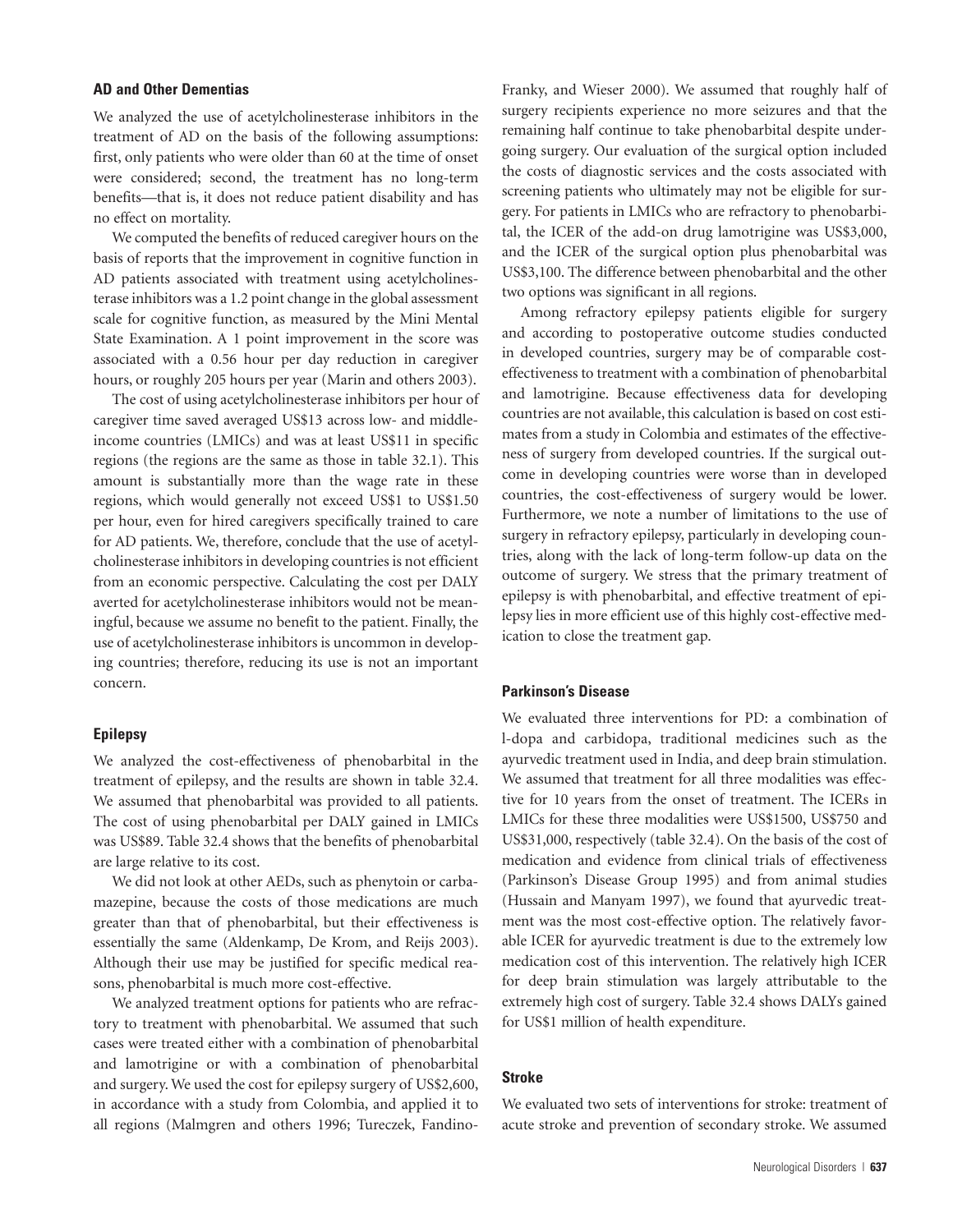| Condition                                                                                    | untries<br>niddle-<br>income cor<br>Low-and n | East Asia and<br>the Pacific | <b>Central Asia</b><br>Europe and | Latin America and<br>the Caribbean | Middle East and<br>North Africa | South Asia | Sub-Saharan<br><b>Africa</b> |
|----------------------------------------------------------------------------------------------|-----------------------------------------------|------------------------------|-----------------------------------|------------------------------------|---------------------------------|------------|------------------------------|
| AD                                                                                           |                                               |                              |                                   |                                    |                                 |            |                              |
| acetylcholinesterase inhibitors (US\$)<br>Cost per care hour reduced using                   |                                               |                              | 12                                | $\tilde{c}$                        | $\overline{2}$                  | $\equiv$   |                              |
| Epilepsy                                                                                     |                                               |                              |                                   |                                    |                                 |            |                              |
| of treatment compared with no treatment (US\$)<br>Incremental costs of DALYs gained per year |                                               |                              |                                   |                                    |                                 |            |                              |
| Phenobarbital                                                                                | 89                                            | 78                           | 122                               | 261                                | 165                             | 54         | 25                           |
| Phenobarbital and lamotrigine                                                                | 2,994                                         | 3,306                        | 2,945                             | 4,301                              | 3,344                           | 2,872      | 1,490                        |
| Phenobarbital and surgery                                                                    | 3,060                                         | 3,411                        | 3,049                             | 3,477                              | 2,904                           | 3,097      | 1,788                        |
| Number of DALYs gained per US\$1 million per year                                            |                                               |                              |                                   |                                    |                                 |            |                              |
| Phenobarbital                                                                                | 11,262                                        | 12,799                       | 8,185                             | 3,828                              | 6,072                           | 18,581     | 39,632                       |
| Phenobarbital and lamotragine                                                                | 334                                           | 302                          | 340                               | 232                                | 299                             | 348        | 671                          |
| Phenobarbital and surgery                                                                    | 327                                           | 293                          | 328                               | 288                                | 344                             | 323        | 559                          |
| PD                                                                                           |                                               |                              |                                   |                                    |                                 |            |                              |
| Incremental costs of DALYs gained per year of<br>treatment compared with no treatment (US\$) |                                               |                              |                                   |                                    |                                 |            |                              |
| Levodopa/carbidopa                                                                           | 1,512                                         | 1,398                        | 1,760                             | 2,254                              | 1,944                           | 1,311      | 1,281                        |
| Ayurvedic preparation                                                                        | $\overline{75}$                               | 638                          | 1,000                             | 1,494                              | 1,184                           | 551        | 520                          |
| Levodopa/carbidopa and deep brain stimulation                                                | 31,114                                        | 26,941                       | 29,310                            | 29,444                             | 30,770                          | 31,347     | 34,069                       |
| Number of DALYs gained per US\$1 million per year                                            |                                               |                              |                                   |                                    |                                 |            |                              |
| Levodopa/carbidopa                                                                           | 662                                           | 715                          | 568                               | 444                                | 514                             | 763        | 781                          |
| Ayurvedic preparation                                                                        | 1,331                                         | 1,568                        | 000,                              | 669                                | 845                             | 1,815      | ,922                         |
| Levodopa/carbidopa and deep brain stimulation                                                | 55                                            | $\overline{3}$               | 34                                | 34                                 | 32                              | 32         | 29                           |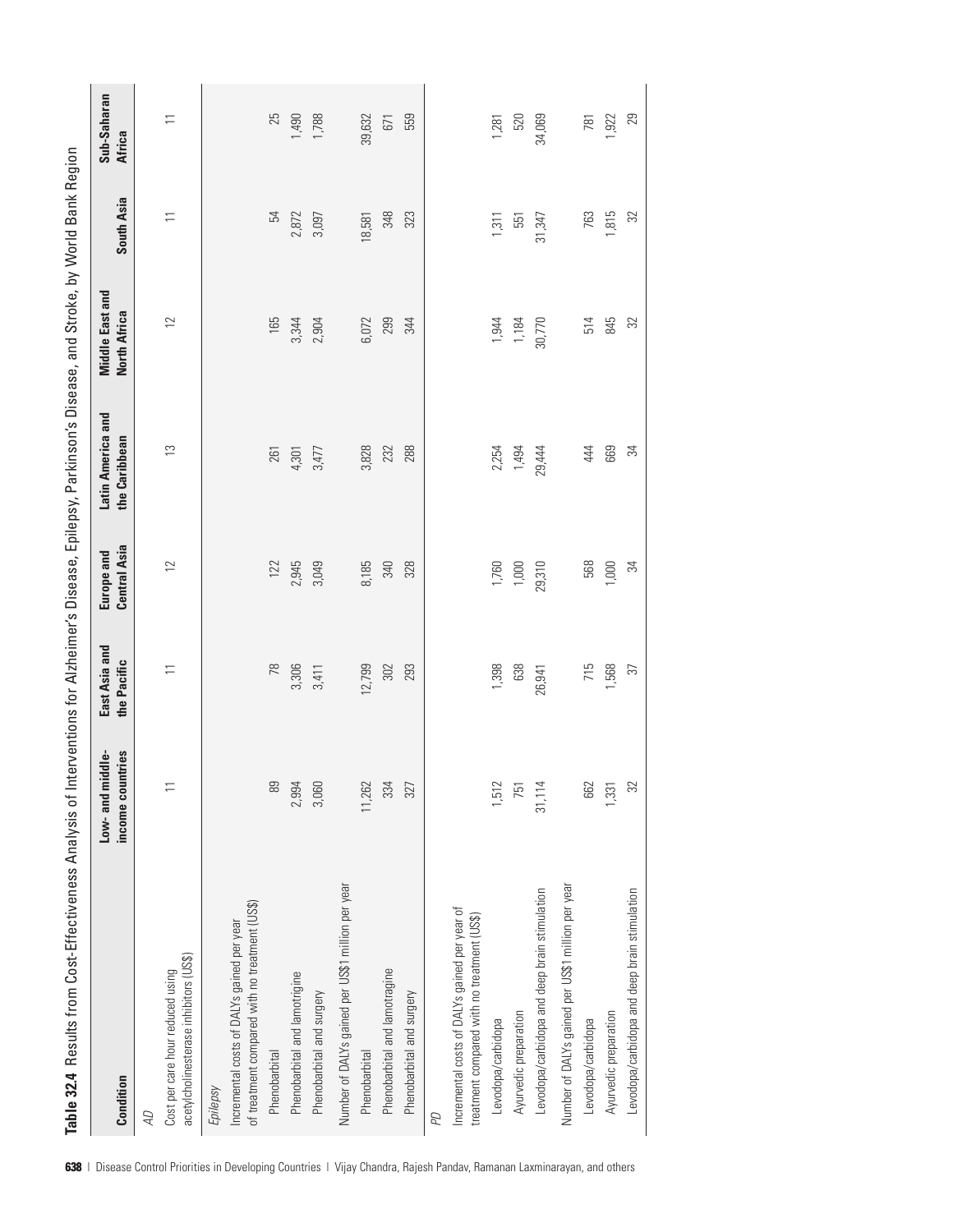| Stroke (treatment of acute attack)                                                              |                |                       |         |                       |                     |                       |                         |
|-------------------------------------------------------------------------------------------------|----------------|-----------------------|---------|-----------------------|---------------------|-----------------------|-------------------------|
| of treatment compared with no treatment (US\$)<br>Incremental costs of DALYs gained per year    |                |                       |         |                       |                     |                       |                         |
| Aspirin                                                                                         | 149            |                       | 104     |                       | 534                 |                       |                         |
| Heparin                                                                                         | 2,675          | 109<br>2,185<br>1,169 | .318    | 574<br>4,952<br>2,158 | 5,443               | 118<br>2,967<br>1,630 | $112$<br>2,940<br>1,623 |
| $A$ -PA                                                                                         | 1,278          |                       | 648     |                       | 2,516               |                       |                         |
| Number of DALYs gained per US\$1 million per year                                               |                |                       |         |                       |                     |                       |                         |
| Aspirin                                                                                         | 6,691          | 9,209                 | 9,633   |                       | 1,873               | 8,463                 | 8,942                   |
| Heparin                                                                                         | 374            | 458                   | 759     | 1,742<br>202          | 184                 | 337                   | 340                     |
| rt-PA                                                                                           | 783            | 856                   | 1,543   | 463                   | 398                 | 613                   | 616                     |
| Stroke (prevention of recurrence)                                                               |                |                       |         |                       |                     |                       |                         |
| Incremental costs of percent recurrence risk                                                    |                |                       |         |                       |                     |                       |                         |
| averted after 2 years of treatment (US\$)                                                       |                |                       |         |                       |                     |                       |                         |
| Aspirin                                                                                         | 4              | က ဟ                   | 6       | Θ                     |                     |                       |                         |
| Dipyridamole and aspirin                                                                        | $\Omega$       |                       | 6       | $\infty$              | $\overline{z}$      | $\sim$ 4              | $\sim$ 4                |
| Carotid endarterectomy                                                                          | $\overline{8}$ | $\overline{8}$        | 55      | $\overline{8}$        | $\overline{8}$      | $\overline{8}$        | $\overline{8}$          |
| of treatment compared with no treatment (US\$)<br>Incremental costs of DALYs gained per 2 years |                |                       |         |                       |                     |                       |                         |
| Aspirin                                                                                         | $\sqrt{2}$     |                       |         |                       |                     | 52                    |                         |
| Dipyridamole and aspirin                                                                        | SS             | 8<br>8<br>9           | $B$ $B$ | $233$<br>194<br>2,001 | 196<br>186<br>2,234 | 96                    | 34<br>69                |
| Carotid endarterectomy                                                                          | 1,458          | 1,614                 | 836     |                       |                     | 1,759                 | 1,284                   |
| Number of DALYs gained per US\$1 million<br>per 2 years of treatment                            |                |                       |         |                       |                     |                       |                         |
| Aspirin                                                                                         | 14,313         | 16,569                | 16,866  | 4,285<br>5,150        | 5,093               | 19,348                | 29,373                  |
| Dipyridamole and aspirin                                                                        | 10,752         | 10,555                | 15,969  |                       | 5,384               | 10,369                | 14,572                  |
| Carotid endarterectomy                                                                          | 686            | 620                   | 1,197   | 500                   | 448                 | 568                   | 779                     |
| Source: Authors.                                                                                |                |                       |         |                       |                     |                       |                         |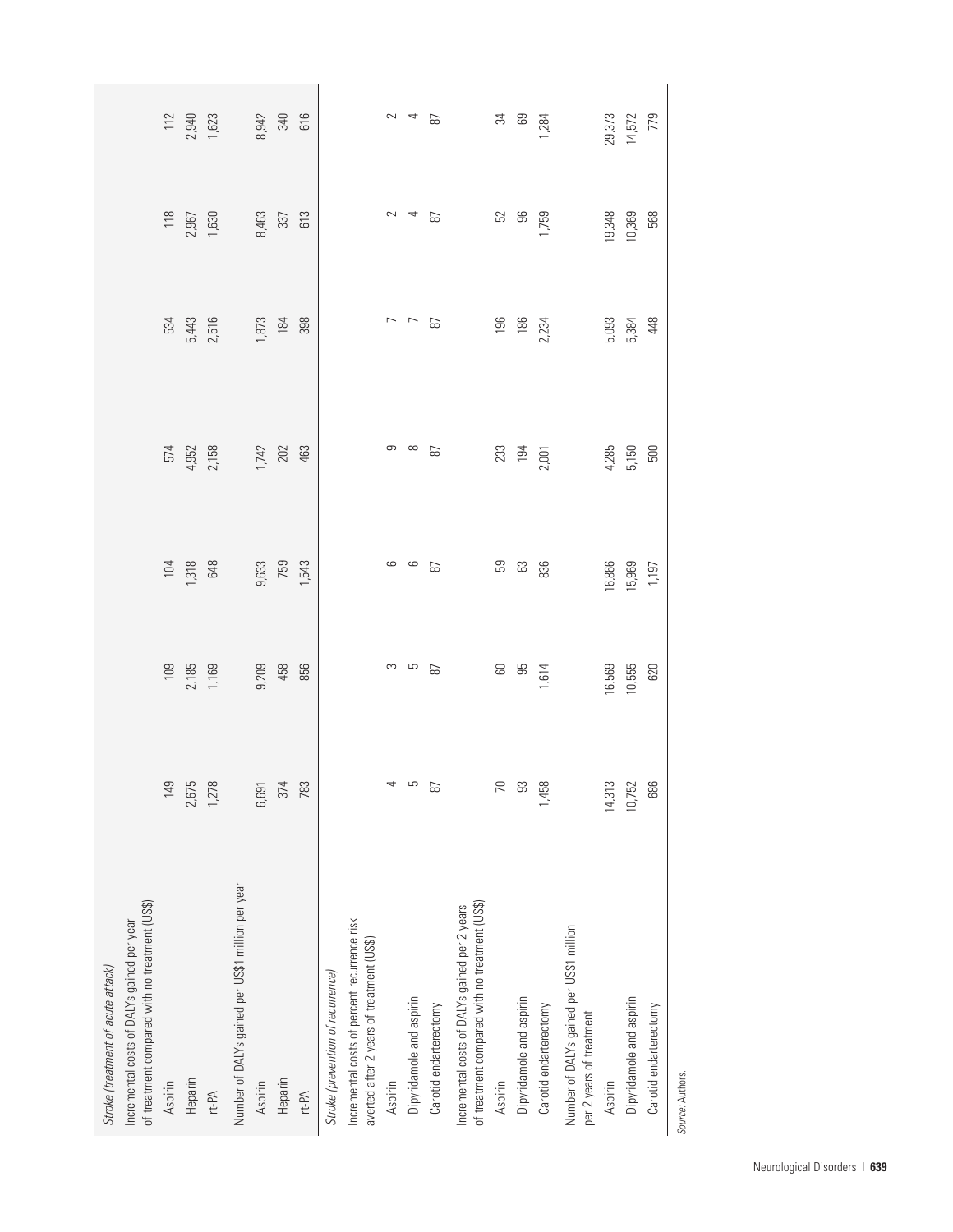that stroke sufferers have fully recovered 10 years after their last stroke.

We evaluated aspirin, heparin, and rt-PA for the treatment of acute stroke. The International Stroke Trial Collaborative Group (1997) reports that, within 14 days of the onset of stroke, mortality with heparin treatment is less than with a placebo; however, after six months, mortality is actually greater for patients treated with heparin than with a placebo—that is, there is a negative cost per DALY gained if this effect is incorporated. The estimates presented here are based on the change in the short-term mortality risk. For LMICs, the cost per DALY averted using aspirin was US\$150 (table 32.4). The equivalent costs of interventions using rt-PA and heparin were US\$1,300 and US\$2,700, respectively. The costs of heparin are higher than the costs of rt-PA, despite the expensive equipment required for rt-PA, because of the lower effectiveness of heparin.

Table 32.4 presents DALYs averted for US\$1 million of health expenditure for the three treatments. The cost per DALY gained using aspirin is a conservative estimate, because the use of aspirin has additional benefits in terms of preventing a recurrence of stroke.

Table 32.4 shows the costs of preventing a second stroke within two years of the first stroke. For LMICs, aspirin was the least expensive option at US\$3.80 per single percentage point decrease in the risk of a second stroke within two years of the first. This rate translates to roughly US\$70 per DALY gained (table 32.4). Combining dipyridamole with aspirin, because of higher cost, was slightly more expensive at roughly US\$5.20 per single percentage point decrease in recurrent stroke risk for a single individual, or about US\$93 per DALY. In contrast, carotid endarterectomy was US\$87 for an equivalent decrease in individual recurrence risk or almost US\$1,500 per DALY. The aspirin monotherapy option for preventing a recurrence of stroke was the most cost-effective approach only in South Asia and Sub-Saharan Africa, largely because of the relatively low costs of nontradable inputs, such as hospital and doctors' fees, in those regions. Low input costs of nontradables increase the relative importance of drug costs in determining the most costeffective intervention; therefore, the cheaper drug, aspirin, was most cost-effective. Table 32.4 shows that, though US\$1 million would be most effectively spent on aspirin alone in South Asia and Sub-Saharan Africa, investment in aspirin and dipyridamole treatment would result in a greater DALY gain in the other regions.

# RECOMMENDATIONS

The use of acetylcholinesterase inhibitors for treating patients with AD, as assessed by the number of caregiver hours saved, suggests that this intervention is not cost-effective. This finding, combined with the limited efficacy of acetylcholinesterase inhibitors, suggests that they should not be widely used in developing countries. Instead, giving low doses of antipsychotic medication to patients with any form of dementia who also have behavioral problems may be a better option for reducing caregiver stress, although this possibility has not been systematically evaluated.

Phenobarbital is by far the most cost-effective intervention for managing epilepsy and should be recommended for widespread use in public health campaigns against epilepsy in LMICs. For those patients who do not respond to phenobarbital, the addition of lamotrigine is advisable rather than surgery, because of the resource-intensive evaluation and infrastructure required for epilepsy surgery.

Indigenous systems of medicine, such as the ayurvedic medicines used in India, are much more cost-effective than Western medications or surgical procedures for managing patients with PD. Other countries may wish to test and standardize such medications for their own use.

Aspirin is by far the most cost-effective intervention both for treating acute stroke and for preventing a recurrence of stroke. It is easily available in developing countries, even in rural areas.

# RESEARCH AND DEVELOPMENT AGENDA

The populations of most developing countries are aging rapidly. Many neurological disorders frequently occur in the elderly, posing an emerging public health problem. As a result, developing countries should begin or expand their research and development agendas to address issues related to the prevention, identification, and management of neurological disorders. In the short term, they should focus on early identification, optimum treatment, and amelioration of distress and handicaps and on reduction of the social and economic burden on patients and their families. In the long term, they should develop and implement strategies for primary prevention of neurological disorders. Specific areas for research and development include the following:

- *Conducting population-based epidemiological studies in developing countries.* Population-based data from developing countries are insufficient, which limits evidence-based planning. In addition, such data may also suggest important hypotheses for research if they identify genuine differences across regions (for example, the reported difference in the incidence of AD in developed and developing countries). In addition, the identification of risk or protective factors would be useful in the primary prevention of such diseases.
- *Enhancing existing health care delivery systems.* In most developing countries, approximately 70 to 80 percent of patients live in rural areas, where medical care is frequently provided by nonphysician health care providers or, at best,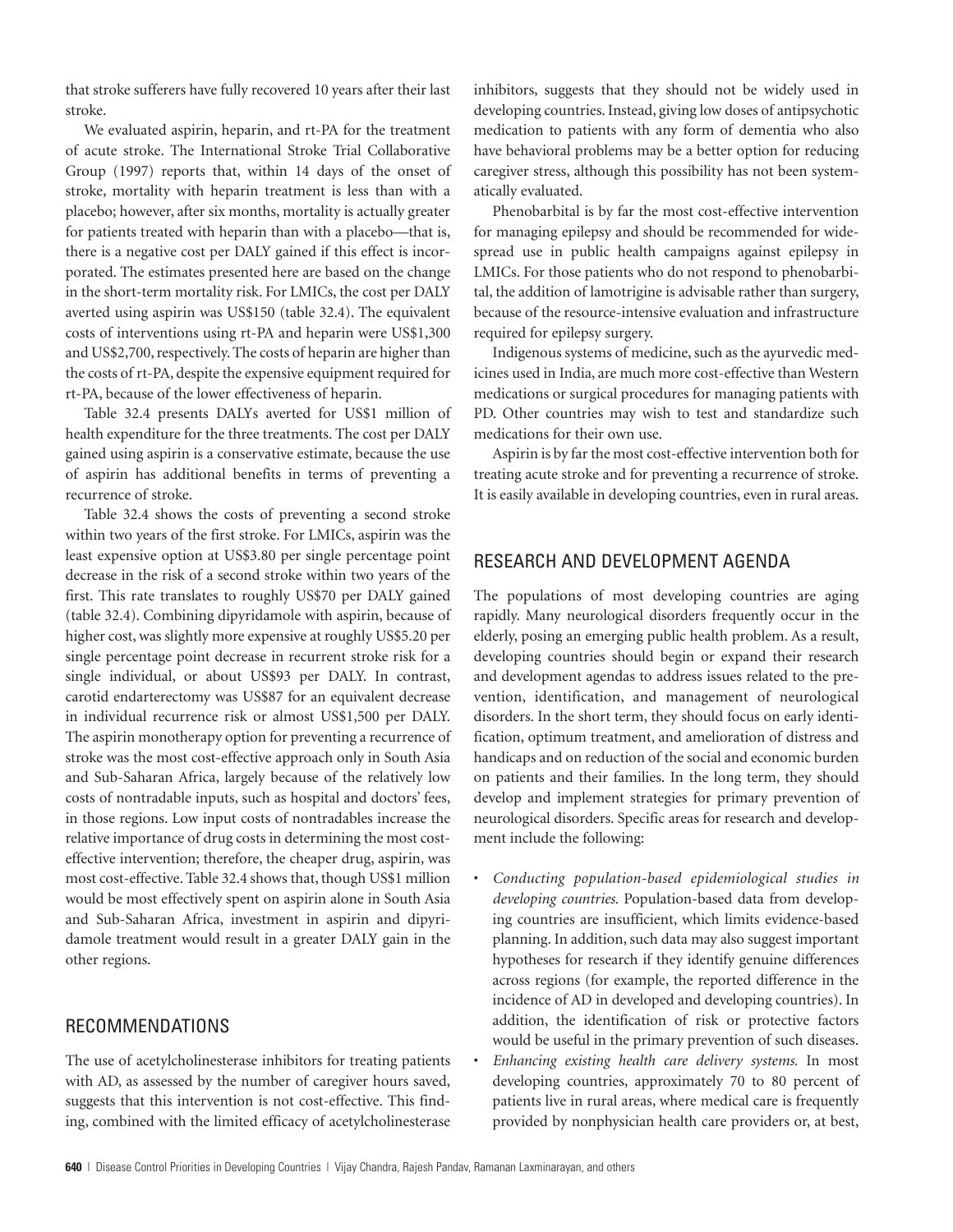by a general physician. Limitations in the availability of health care have resulted in a huge treatment gap for many neurological disorders. For such situations, a simple model for the management of neurological disorders by existing community-based health care providers, trained to provide such services, would be helpful. Research is needed on optimum referral systems for more difficult cases that local communities will accept and can afford. Strategies for homebased care of patients need to be systematically evaluated.

- *Developing cheaper and more efficacious medicines.* Many currently available medications have significant side effects and are too expensive for many patients in developing countries. Newer medications need to be developed with lower costs, fewer side effects, better efficacy, and less frequent dose schedules.
- *Promoting the use of indigenous systems of medicine.* Many people in developing countries use local indigenous medicines. More research needs to be done on the pharmacological properties of those medications (see chapter 69).
- *Launching stigma removal campaigns.* The stigmatization of patients with neurological disorders and of their families is still prevalent, particularly in rural and remote areas, and it often prevents patients from seeking and obtaining appropriate medical care. Effective strategies to address this issue need to be developed and implemented on a large scale.

# MISSED OPPORTUNITIES

Many research studies have reported that the incidence of AD is lower in developing countries than in Western countries. Migration studies, such as those looking at the migration of Africans to the United States, have shown a change in the risk for AD within one or two generations. This finding suggests that developing countries may have some protective factors that rapidly change on migration to developed countries. Despite this information being available for more than 25 years, no systematic efforts have been made to identify these protective factors. Given the rapid adaptation of Western lifestyles in developing countries, identifying these factors is important before the opportunity is permanently lost.

The successful use of phenobarbital for treating epilepsy was first described in 1912. Not only is it effective for many types of epilepsy, but it is also inexpensive. Nevertheless, despite its availability for more than 90 years and its modest cost, the treatment gap for epilepsy still exceeds 90 percent in many developing countries.

Indigenous systems of medicine, such as for the treatment of PD, have been used for centuries in developing countries. However, their utility has not been fully exploited.

Despite evidence of the benefit of control of hypertension in the primary prevention of stroke, most efforts in developing countries are directed at treatment of stroke. This approach not only is more expensive but also is less beneficial to the patient.

# ACKNOWLEDGMENTS

The lead author would like to acknowledge with gratitude the support provided by the regional director and director of program management of the South-East Asia Regional Office of the World Health Organization. Special mention must be made of Dr. Daniel Chisholm, who provided input into the costeffectiveness analysis, particularly that dealing with epilepsy, and of Dr. Donald Silberberg, who served as the senior adviser to the chapter. The authors wish to thank the many reviewers for their valuable suggestions, which have been incorporated into the chapter.

# **REFERENCES**

- Al[denkamp, A. P., M. De Krom, and R. Reijs. 2003.](http://dx.doi.org/10.1046/j.1528-1157.44.s4.3.x) "Newer Antiepileptic Drugs and Cognitive Issues." *Epilepsia* 44 (Suppl. 4): 21–29.
- Allen, C. M. C. 1983. "Clinical Diagnosis of Acute Stroke Syndrome." *Quarterly Journal of Medicine* 42: 515–23.
- Anand, K., D. Chowdhury, K. B. Singh, C. S. Pandav, and S. K. Kapoor. 2001.["Estimation of Mortality and Morbidity Due to Strokes in India."](http://dx.doi.org/10.1159/000054789) *Neuroepidemiology* 20 (3): 208–11.
- Antithrombotic Trialists' Collaboration. 2002. "Collaborative Meta-Analysis of Randomised Trials of Antiplatelet Therapy for Prevention of Death, Myocardial Infarction, and Stroke in High Risk Patients." *British Medical Journal* 324 (7329): 71–86.
- Asawavichienjinda, T., C. Sitthi-Amorn, and W. Tanyanont. 2003. "Compliance with Treatment of Adult Epileptics in a Rural District of Thailand." *Journal of Medical Association Thailand* 86 (1): 46–51.
- Ascherio, A., S. M. Zhang, M. A. Hernan, I. Kawachi, G. A. Colditz, F. E. [Speizer, and others. 2001."Prospective Study of Caffeine Consumption](http://dx.doi.org/10.1002/ana.1052) and Risk of Parkinson's Disease in Men and Women." *Annals of Neurology* 50 (1): 56–63.
- Asymptomatic Carotid Atherosclerosis Study. 1995. "Endarterectomy for Asymptomatic Carotid Artery Stenosis." *Journal of the American Medical Association* 273 (18): 1421–28.
- Asymptomatic Carotid Surgery Trial Collaborative Group. 2004. "Prevention of Disabling and Fatal Strokes by Successful Carotid Endarterectomy in Patients without Recent Neurological Symptoms: Randomised Controlled Trial." *Lancet* 363: 1491–502.
- Berger, K., M. M. Breteler, C. Helmer, D. Inzitari, L. Fratiglioni, C. Trenkwalder, and others. 2000. "Prognosis with Parkinson's Disease in Europe: A Collaborative Study of Population-Based Cohorts: Neurologic Diseases in the Elderly Research Group." *Neurology* 54 (11 Suppl. 5): S24–27.
- Brodaty, H., and M. Gresham. 1989. "Effect of a Training Programme to Reduce Stress in Carers of Patients with Dementia." *British Medical Journal* 299 (6712): 1375–79.
- Buck, D., B. A. Gregson, C. H. Bamford, P. McNamee, G. N. Farrow, J. Bond, and others. 1997. "Psychological Distress among Informal [Supporters of Frail Older People at Home and in Institutions."](http://dx.doi.org/10.1002/(SICI)1099-1166(199707)12:7<737::AID-GPS625>3.3.CO;2-2) *International Journal of Geriatric Psychiatry* 12 (7): 737–44.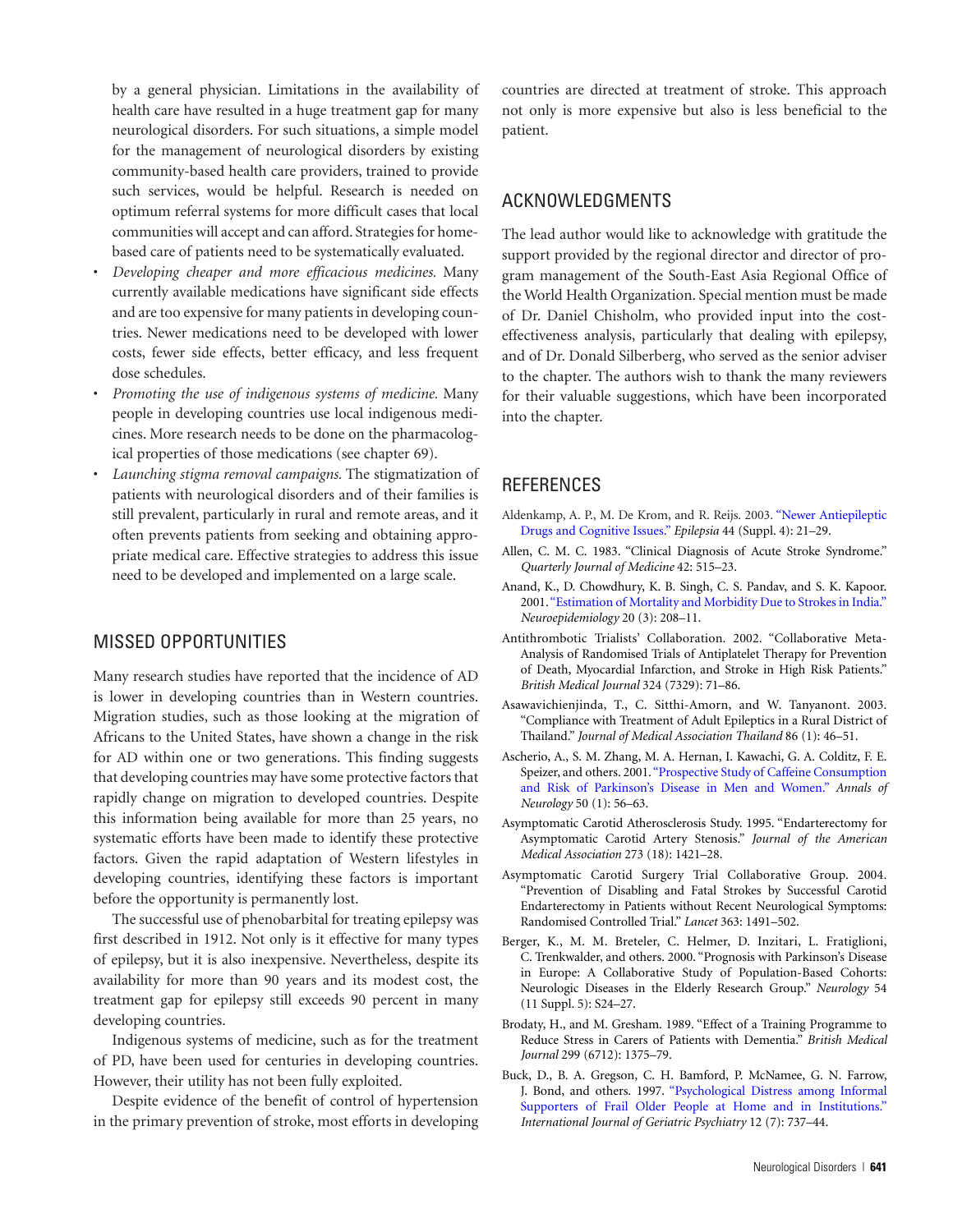- Casetta, I., V. C. Monetti, S. Malagu, E. Paolino, V. Govoni, E. Fainardi, and others. 2002. ["Risk Factors for Cryptogenic and Idiopathic Partial](http://dx.doi.org/10.1159/000065644) Epilepsy: A Community-Based Case-Control Study in Copparo, Italy." *Neuroepidemiology* 21 (5): 251–54.
- Chandra, V., M. Ganguli, R. Pandav, J. Johnston, S. Belle, and S. T. DeKosky. 1998. "Prevalence of Alzheimer's Disease and Other Dementias in Rural India: The Indo-U.S. Study." *Neurology* 51 (4): 1000–8.
- Chandra, V., R. Pandav, H. H. Dodge, J. M. Johnston, S. H. Belle, S. T. DeKosky, and others. 2001. "Incidence of Alzheimer's Disease in a Rural Community in India: The Indo-U.S. Study." *Neurology* 57 (6): 985–89.
- Chinese Acute Stroke Trial Collaborative Group. 1997. "CAST: Randomised Placebo-Controlled Trial of Early Aspirin Use in 20,000 Patients with Acute Ischaemic Stroke: CAST (Chinese Acute Stroke Trial) Collaborative Group." *Lancet* 349 (9066): 1641–49.
- Cockerell, O. C., A. L. Johnson, J. W. Sander, and S. D. Shorvon. 1997. ["Prognosis of Epilepsy: A Review and Further Analysis of the First](http://dx.doi.org/10.1111/j.1528-1157.1997.tb01075.x) Nine Years of the British National General Practice Study of Epilepsy: A Prospective Population-Based Study." *Epilepsia* 38 (1): 31–46.
- Desai, P., M. V. Padma, S. Jain, and M. C. Maheshwari. 1998. "Knowledge, Attitudes, and Practice of Epilepsy: Experience at a Comprehensive Rural Health Services Project." *Seizure* 7 (2): 133–38.
- Diener, H. C., J. Bogousslavsky, L. M. Brass, C. Cimminiello, L. Csiba, M. Kaste, and others. 2004. "Aspirin and Clopidogrel Compared with Clopidogrel Alone after Recent Ischaemic Stroke or Transient Ischaemic Attack in High-Risk Patients (MATCH): Randomised, Double-Blind, Placebo-Controlled Trial." *Lancet* 364 (9431): 301–7.
- Eastern Stroke and Coronary Heart Disease Collaborative Research Group. 1998. "Blood Pressure, Cholesterol, and Stroke in Eastern Asia: Eastern Stroke and Coronary Heart Disease Collaborative Research Group." *Lancet* 352 (9143): 1801–7.
- Engel, J. Jr., S. Wiebe, J. French , M. Sperling, P. Williamson, D. Spencer, and others. 2003. ["Practice Parameter: Temporal Lobe and Localized](http://dx.doi.org/10.1046/j.1528-1157.2003.48202.x) Neocortical Resections for Epilepsy." *Epilepsia* 44 (6): 741–51.
- European Atrial Fibrillation Trial Study Group. 1993. "Secondary Prevention in Non-Rheumatic Atrial Fibrillation after Transient Ischaemic Attack or Minor Stroke." *Lancet* 342 (8882): 1255–62.
- Foster, N. L., R. C. Petersen, S. I. Gracon, and K. Lewis. 1996."An Enriched-Population, Double-Blind, Placebo-Controlled, Crossover Study of Tacrine and Lecithin in Alzheimer's Disease: The Tacrine 970-6 Study Group." *Dementia* 7 (5): 260–66.
- Fukiyama, K., Y. Kimura, K. Wakugami, and H. Muratani. 2000."Incidence and Long-Term Prognosis of Initial Stroke and Acute Myocardial Infarction in Okinawa, Japan." *Hypertension Research* 23 (2): 127–35.
- Gentleman, S. M., D. I. Graham, and G. W. Roberts. 1993. "Molecular Pathology of Head Trauma: Altered Beta APP Metabolism and the Aetiology of Alzheimer's Disease."*Progress in Brain Research* 96: 237–46.
- Goldstein, L. B., R. Adams, K. Becker, C. D. Furberg, P. B. Gorelick, G. Hademenos, and others. 2001. "Primary Prevention of Ischemic Stroke: A Statement for Healthcare Professionals from the Stroke Council of the American Heart Association." *Stroke* 32 (1): 280–99.
- Gopinath, B., K. Radhakrishnan, P. S. Sarma, D. Jayachandran, and A. Alexander. 2000. "A Questionnaire Survey about Doctor-Patient [Communication, Compliance, and Locus of Control among South](http://dx.doi.org/10.1016/S0920-1211(99)00112-6) Indian People with Epilepsy." *Epilepsy Research* 39 (1): 73–82.
- Gunatilake, S. B., B. A. Jayasekera, and A. P. Premawardene. 2001. "Stroke Subtypes in Sri Lanka: A Hospital-Based Study." *Ceylon Medical Journal* 46 (1): 19–20.
- Haupt, M., A. Karger, and M. Janner. 2000. "Improvement of Agitation [and Anxiety in Demented Patients after Psychoeducative Group](http://dx.doi.org/10.1002/1099-1166(200012)15:12<1125::AID-GPS257>3.0.CO;2-F) Intervention with Their Caregivers." *International Journal of Geriatric Psychiatry* 15 (12): 1125–29.
- He, J., M. J. Klag, Z. Wu, and P. K. Whelton. 1995. "Stroke in the People's Republic of China: II. Meta-Analysis of Hypertension and Risk of Stroke." *Stroke* 26 (12): 2228–32.
- Henderson, A. S., and A. F. Jorm. 2000. "Definition of Epidemiology of Dementia: A Review." In *Dementia*, ed. M. Mario and N. Sartorius, 1–34. West Sussex, U.K.: John Wiley.
- Henderson, V. W. 1997. "The Epidemiology of Estrogen Replacement Therapy and Alzheimer's Disease." *Neurology* 48 (5 Suppl. 7): S27–35.
- Hendrie, H. C., A. Ogunniyi, K. S. Hall, O. Baiyewu, F. W. Unverzagt, O. Gureje, and others. 2001. "Incidence of Dementia and Alzheimer [Disease in 2 Communities: Yoruba Residing in Ibadan, Nigeria, and](http://dx.doi.org/10.1001/jama.285.6.739) African Americans Residing in Indianapolis, Indiana." *Journal of the American Medical Association* 285 (6): 739–47.
- Hendrie, H. C., B. O. Osuntokun, K. S. Hall, A. O. Ogunniyi, S. L. Hui, F. W. Unverzagt, and others. 1995. "Prevalence of Alzheimer's Disease and Dementia in Two Communities: Nigerian Africans and African Americans." *American Journal of Psychiatry* 152 (10): 1485–92.
- Huang, Z. S., T. L. Chiang, and T. K. Lee. 1997. "Stroke Prevalence in Taiwan: Findings from the 1994 National Health Interview Survey." *Stroke* 28 (8): 1579–84.
- Hussain, G., and B. V. Manyam. 1997. "Mucuna Pruriens Proves More Effective than L-DOPA in Parkinson's Disease Animal Model." *Phytotherapy Research* 11: 419–23.
- International Stroke Trial Collaborative Group. 1997. "The International Stroke Trial (IST): A Randomised Trial of Aspirin, Subcutaneous Heparin, Both, or Neither among 19,435 Patients with Acute Ischaemic Stroke: International Stroke Trial Collaborative Group." *Lancet* 349 (9065): 1569–81.
- Jorm, A. F., and D. Jolley. 1998. "The Incidence of Dementia: A Meta-Analysis." *Neurology* 51 (3): 728–33.
- Kaiser, C., G. Asaba, C. Mugisa, W. Kipp, S. Kasoro, T. Rubaale, and others. 1998. "Antiepileptic Drug Treatment in Rural Africa: Involving the Community." *Tropical Doctor* 28 (2): 73–77.
- Karaagac, N., S. N. Yeni, M. Senocak, M. Bozluolcay, F. K. Savrun, H. Ozdemir, and others. 1999. "Prevalence of Epilepsy in Silivri, a Rural Area of Turkey." *Epilepsia* 40 (5): 637–42.
- Kiyohara, Y., M. Kubo, I. Kato, Y. Tanizaki, K. Tanaka, K. Okubo, and others. 2003. ["Ten-Year Prognosis of Stroke and Risk Factors for Death in](http://dx.doi.org/10.1161/01.STR.0000091845.14833.43) a Japanese Community: The Hisayama Study." *Stroke* 34 (10): 2343–47.
- Kotsopoulos, I. A., T. van Merode, F. G. Kessels, M. C. de Krom , and J. A. Knottnerus. 2002. ["Systematic Review and Meta-Analysis of Incidence](http://dx.doi.org/10.1046/j.1528-1157.2002.t01-1-26901.x) Studies of Epilepsy and Unprovoked Seizures." *Epilepsia* 43 (11): 1402–9.
- Leonardi, M., and T. B. Ustun. 2002. ["The Global Burden of Epilepsy."](http://dx.doi.org/10.1046/j.1528-1157.43.s.6.11.x) *Epilepsia* 43 (Suppl. 6): 21–25.
- Leone, M., E. Bottacchi, E. Beghi, E. Morgando, R. Mutani, R. Cremo, and others. 2002. ["Risk Factors for a First Generalized Tonic-Clonic Seizure](http://dx.doi.org/10.1007/s100720200034) in Adult Life." *Neurological Sciences* 23 (3): 99–106.
- Levin, E., J. Moriarty, and P. Gorbach. 1994."Better for the Break." London: Her Majesty's Stationery Office, National Institute of Social Work Research Unit.
- Lewin, L., and P. Schuster. 1929. "Ergebnisse von Banisterinversuchen an Kranken." *Deutsche Medizinische Wochenschrift* 55: 419.
- Li, G., Y. C. Shen, C. H. Chen, Y. W. Zhau, S. R. Li, and M. Lu. 1991. "A Three-Year Follow-up Study of Age-Related Dementia in an Urban Area of Beijing." *Acta Psychiatrica Scandanavica* 83 (2): 99–104.
- Liu, L., K. Ikeda, and Y. Yamori. 2001. "Changes in Stroke Mortality Rates for 1950 to 1997: A Great Slowdown of Decline Trend in Japan." *Stroke* 32 (8): 1745–49.
- MacWalter, R. S., and C. P. Shirley. 2002. "A Benefit-Risk Assessment of [Agents Used in the Secondary Prevention of Stroke."](http://dx.doi.org/10.2165/00002018-200225130-00005) *Drug Safety* 25 (13): 943–63.